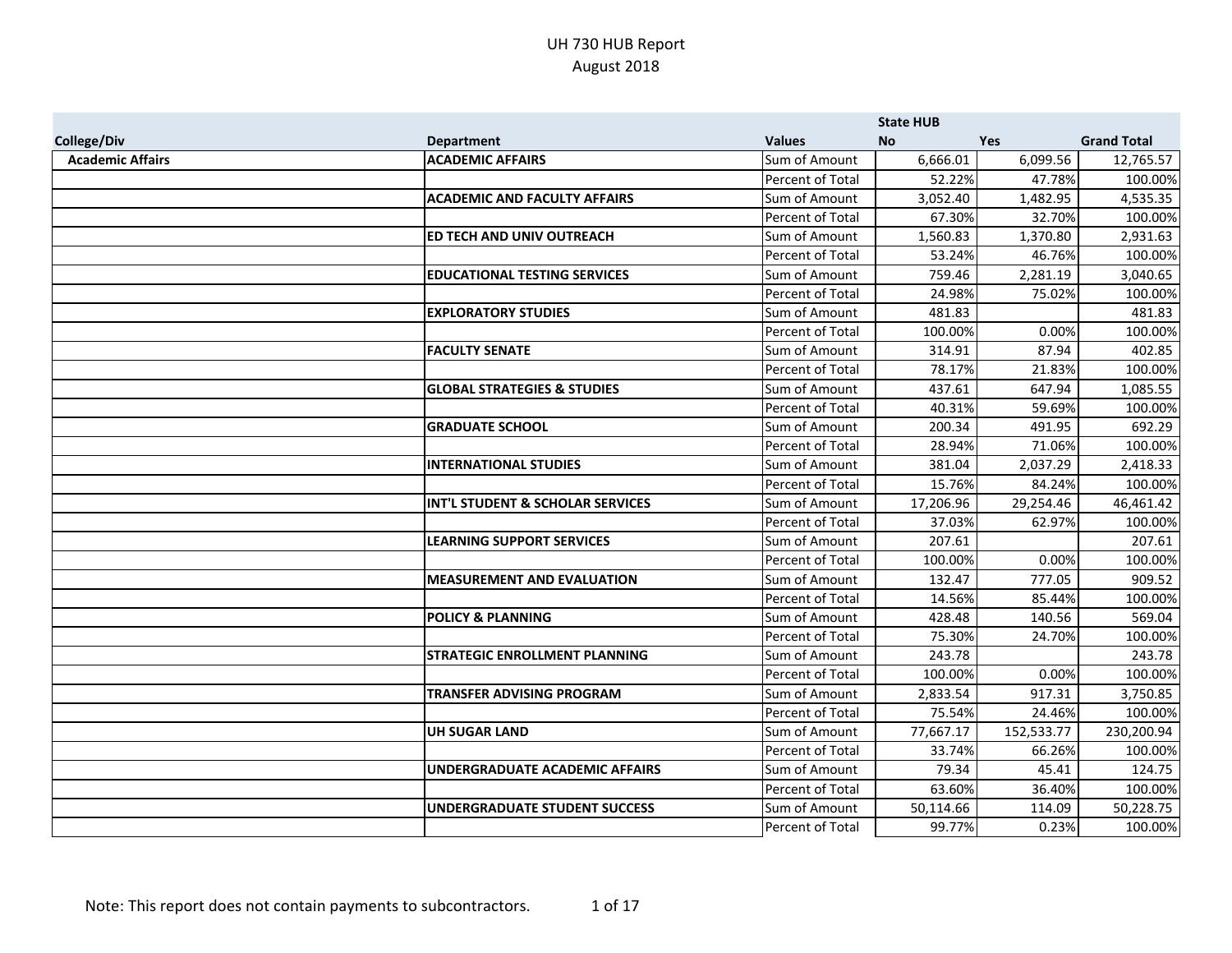|                                          |                                              |                  | <b>State HUB</b> |            |                    |
|------------------------------------------|----------------------------------------------|------------------|------------------|------------|--------------------|
| <b>College/Div</b>                       | <b>Department</b>                            | <b>Values</b>    | <b>No</b>        | Yes        | <b>Grand Total</b> |
| <b>Academic Affairs</b>                  | UNDERGRADUATE STUDENT SUCCESS CTR            | Sum of Amount    | 139.87           | 3,532.76   | 3,672.63           |
|                                          |                                              | Percent of Total | 3.81%            | 96.19%     | 100.00%            |
|                                          | <b>WRITING CENTER</b>                        | Sum of Amount    | 126.10           |            | 126.10             |
|                                          |                                              | Percent of Total | 100.00%          | 0.00%      | 100.00%            |
| <b>Academic Affairs Sum of Amount</b>    |                                              |                  | 163,034.41       | 201,815.03 | 364,849.44         |
| <b>Academic Affairs Percent of Total</b> |                                              |                  | 44.69%           | 55.31%     | 100.00%            |
| <b>Administration and Finance</b>        | <b>A&amp;F MARKETING &amp; COMMUNICATION</b> | Sum of Amount    |                  | 182.47     | 182.47             |
|                                          |                                              | Percent of Total | 0.00%            | 100.00%    | 100.00%            |
|                                          | <b>ADMINISTRATION &amp; FINANCE</b>          | Sum of Amount    | 2,982.09         | 6,679.11   | 9,661.20           |
|                                          |                                              | Percent of Total | 30.87%           | 69.13%     | 100.00%            |
|                                          | <b>AUXILIARY SERVICES OPERATIONS</b>         | Sum of Amount    | 45,434.94        | 750.23     | 46,185.17          |
|                                          |                                              | Percent of Total | 98.38%           | 1.62%      | 100.00%            |
|                                          | <b>BUDGET</b>                                | Sum of Amount    | 409.48           | 209.37     | 618.85             |
|                                          |                                              | Percent of Total | 66.17%           | 33.83%     | 100.00%            |
|                                          | <b>BUSINESS SERVICES</b>                     | Sum of Amount    | 2,092.62         | 18,676.41  | 20,769.03          |
|                                          |                                              | Percent of Total | 10.08%           | 89.92%     | 100.00%            |
|                                          | <b>BUSINESS SERVICES III</b>                 | Sum of Amount    | 862.68           | 8,441.71   | 9,304.39           |
|                                          |                                              | Percent of Total | 9.27%            | 90.73%     | 100.00%            |
|                                          | <b>BUSINESS SERVICES SITE II</b>             | Sum of Amount    | 115.47           | 470.54     | 586.01             |
|                                          |                                              | Percent of Total | 19.70%           | 80.30%     | 100.00%            |
|                                          | <b>CENTRAL FACILITY SERVICES</b>             | Sum of Amount    | 828.84           | 3,492.66   | 4,321.50           |
|                                          |                                              | Percent of Total | 19.18%           | 80.82%     | 100.00%            |
|                                          | <b>COUGAR CARD</b>                           | Sum of Amount    | 11,948.94        | 5,269.06   | 17,218.00          |
|                                          |                                              | Percent of Total | 69.40%           | 30.60%     | 100.00%            |
|                                          | <b>CULLEN PERFORMANCE HALL</b>               | Sum of Amount    | 36,484.28        | 1,662.00   | 38,146.28          |
|                                          |                                              | Percent of Total | 95.64%           | 4.36%      | 100.00%            |
|                                          | DEPT OF PUBLIC SAFETY ADMINIST               | Sum of Amount    | 20,015.90        | 5,117.33   | 25,133.23          |
|                                          |                                              | Percent of Total | 79.64%           | 20.36%     | 100.00%            |
|                                          | <b>EMERGENCY MANAGEMENT</b>                  | Sum of Amount    | 221.72           | 72.29      | 294.01             |
|                                          |                                              | Percent of Total | 75.41%           | 24.59%     | 100.00%            |
|                                          | <b>ENTERPRISE SYSTEMS</b>                    | Sum of Amount    | 126,322.03       | 56,871.61  | 183,193.64         |
|                                          |                                              | Percent of Total | 68.96%           | 31.04%     | 100.00%            |
|                                          | <b>ENV HEALTH &amp; LIFE SAFETY</b>          | Sum of Amount    | 1,312.51         | 3,497.97   | 4,810.48           |
|                                          |                                              | Percent of Total | 27.28%           | 72.72%     | 100.00%            |
|                                          | <b>FACILITIES MANAGEMENT</b>                 | Sum of Amount    | 4,443.07         | 48,718.28  | 53,161.35          |
|                                          |                                              | Percent of Total | 8.36%            | 91.64%     | 100.00%            |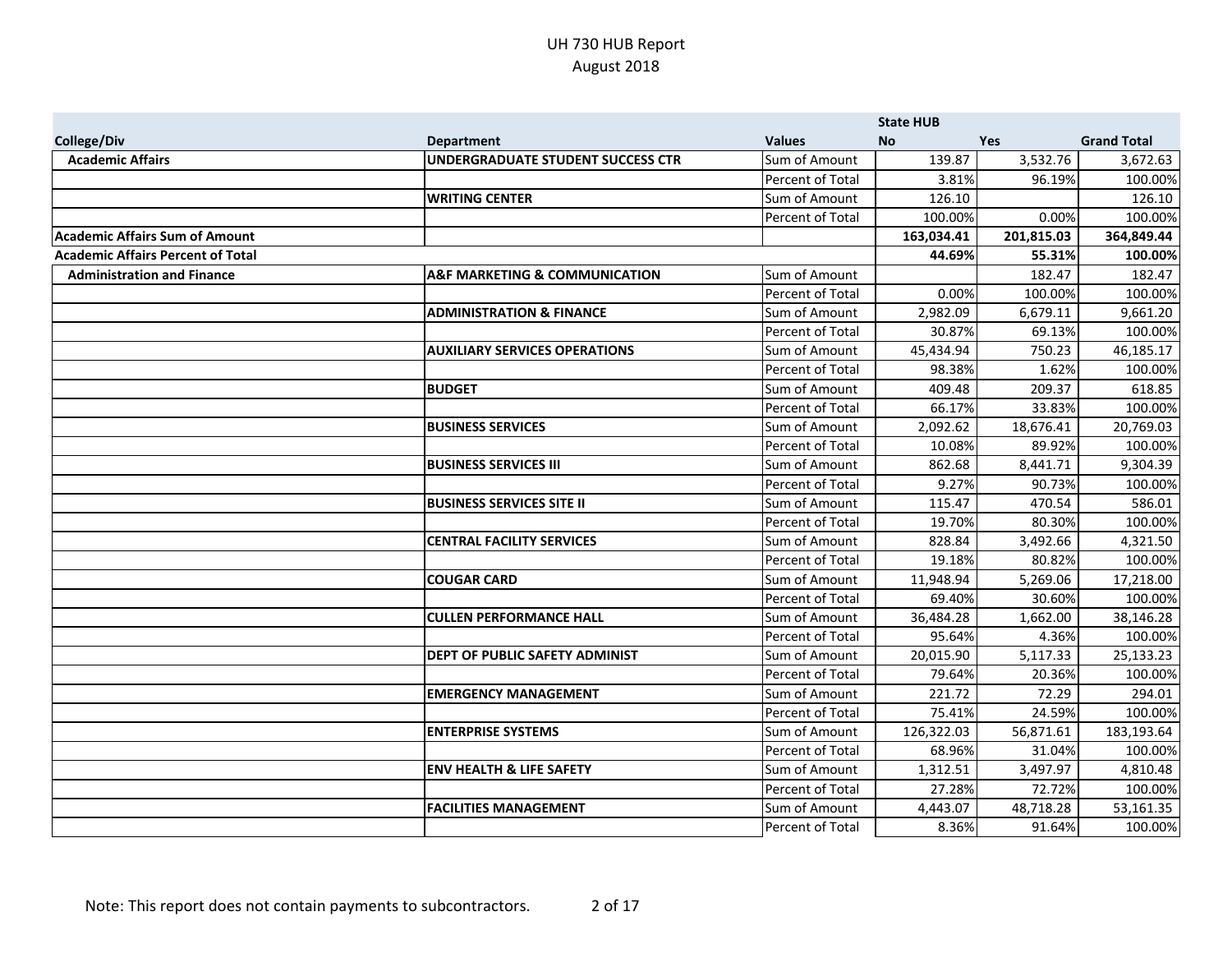|                                   |                                                 |                  | <b>State HUB</b> |              |                    |
|-----------------------------------|-------------------------------------------------|------------------|------------------|--------------|--------------------|
| <b>College/Div</b>                | <b>Department</b>                               | <b>Values</b>    | No               | Yes          | <b>Grand Total</b> |
| <b>Administration and Finance</b> | <b>FACILITIES OPERATION &amp; MAINT</b>         | Sum of Amount    | 1,216.87         |              | 1,216.87           |
|                                   |                                                 | Percent of Total | 100.00%          | 0.00%        | 100.00%            |
|                                   | <b>FACILITIES PLANNING &amp; CONSTRUCTION</b>   | Sum of Amount    | 7,673,406.27     | 1,332,838.43 | 9,006,244.70       |
|                                   |                                                 | Percent of Total | 85.20%           | 14.80%       | 100.00%            |
|                                   | <b>FINANCE-A&amp;F</b>                          | Sum of Amount    | 24,992.28        | 2,898.90     | 27,891.18          |
|                                   |                                                 | Percent of Total | 89.61%           | 10.39%       | 100.00%            |
|                                   | <b>FINANCIAL REPORTING</b>                      | Sum of Amount    | 27.95            | 389.20       | 417.15             |
|                                   |                                                 | Percent of Total | 6.70%            | 93.30%       | 100.00%            |
|                                   | FIRE LIFE SAFETY SERVICES                       | Sum of Amount    | 1,135.20         |              | 1,135.20           |
|                                   |                                                 | Percent of Total | 100.00%          | 0.00%        | 100.00%            |
|                                   | <b>HIGH PERFORMANCE &amp; COMPUTING NETWORK</b> | Sum of Amount    | 11,806.43        |              | 11,806.43          |
|                                   |                                                 | Percent of Total | 100.00%          | 0.00%        | 100.00%            |
|                                   | <b>HUB PROGRAMS</b>                             | Sum of Amount    | 5,000.00         | 129.85       | 5,129.85           |
|                                   |                                                 | Percent of Total | 97.47%           | 2.53%        | 100.00%            |
|                                   | <b>HUMAN RESOURCES</b>                          | Sum of Amount    | 48,661.69        | 5,713.33     | 54,375.02          |
|                                   |                                                 | Percent of Total | 89.49%           | 10.51%       | 100.00%            |
|                                   | <b>INST - BUDGET</b>                            | Sum of Amount    | 4,517.91         |              | 4,517.91           |
|                                   |                                                 | Percent of Total | 100.00%          | 0.00%        | 100.00%            |
|                                   | <b>INST - BUSINESS SERVICES</b>                 | Sum of Amount    | 3,957.00         |              | 3,957.00           |
|                                   |                                                 | Percent of Total | 100.00%          | 0.00%        | 100.00%            |
|                                   | <b>INST - HUMAN RESOURCES</b>                   | Sum of Amount    | 1,365.00         |              | 1,365.00           |
|                                   |                                                 | Percent of Total | 100.00%          | 0.00%        | 100.00%            |
|                                   | <b>KUHF RADIO</b>                               | Sum of Amount    | 43,332.74        | 8,718.98     | 52,051.72          |
|                                   |                                                 | Percent of Total | 83.25%           | 16.75%       | 100.00%            |
|                                   | <b>MINOR AND PLANNED PROJECTS</b>               | Sum of Amount    | 93,415.44        | 46,234.65    | 139,650.09         |
|                                   |                                                 | Percent of Total | 66.89%           | 33.11%       | 100.00%            |
|                                   | <b>MINOR IN-HOUSE CONSTRUCTION</b>              | Sum of Amount    | 1,629.88         | 4,129.00     | 5,758.88           |
|                                   |                                                 | Percent of Total | 28.30%           | 71.70%       | 100.00%            |
|                                   | <b>OFFICE EQUAL OPPORTUNITY SRVS</b>            | Sum of Amount    | 5,320.47         | 634.99       | 5,955.46           |
|                                   |                                                 | Percent of Total | 89.34%           | 10.66%       | 100.00%            |
|                                   | <b>OFFICE OF SUSTAINABILITY</b>                 | Sum of Amount    |                  | 4,292.49     | 4,292.49           |
|                                   |                                                 | Percent of Total | 0.00%            | 100.00%      | 100.00%            |
|                                   | PARKING & TRANSPORTATION OPERATIONS             | Sum of Amount    | 380,361.37       | 6,580.89     | 386,942.26         |
|                                   |                                                 | Percent of Total | 98.30%           | 1.70%        | 100.00%            |
|                                   | PHY PLANT-AUTOMOTIVE                            | Sum of Amount    | 10,539.61        | 9,963.12     | 20,502.73          |
|                                   |                                                 | Percent of Total | 51.41%           | 48.59%       | 100.00%            |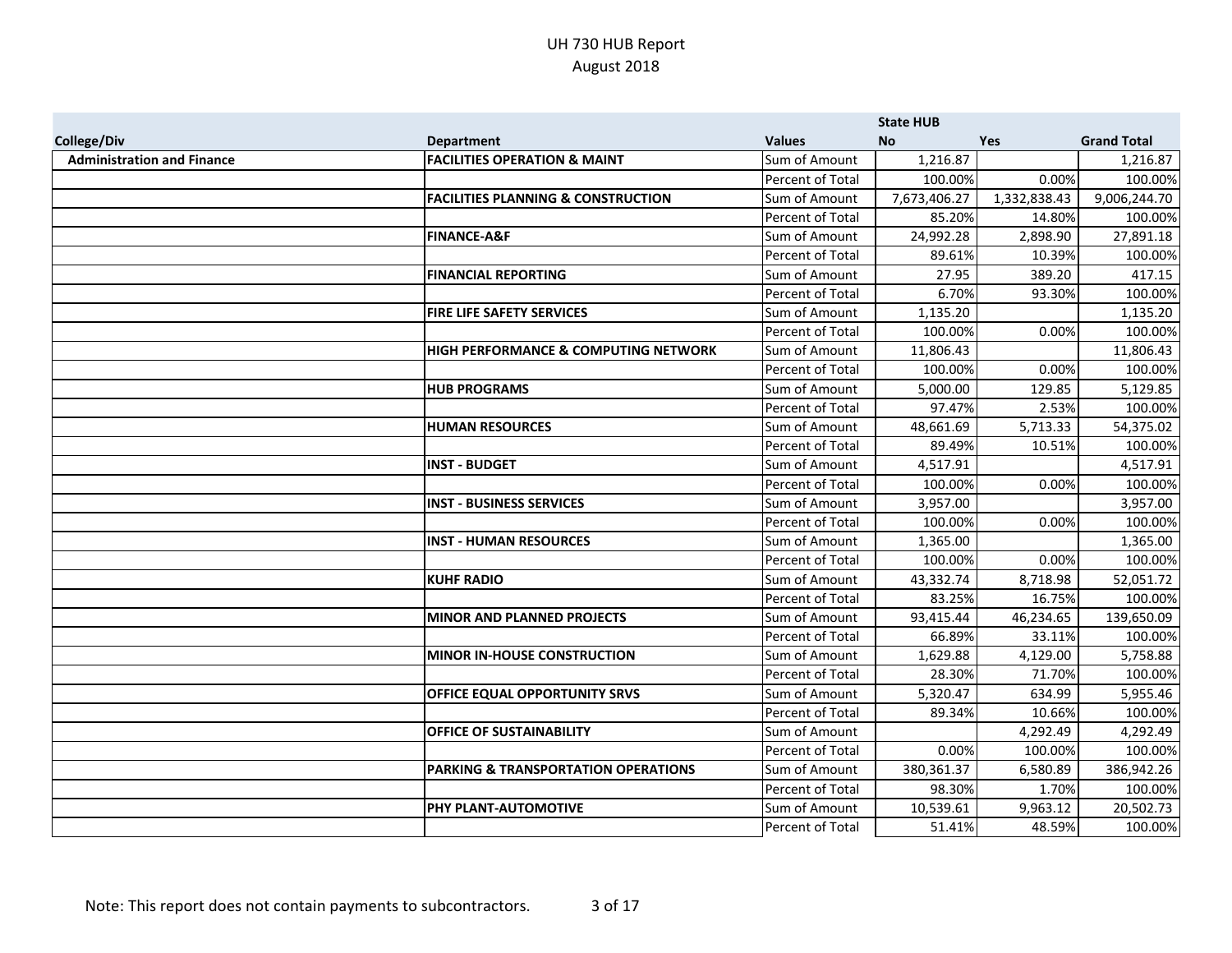|                                   |                                          |                  | <b>State HUB</b> |            |                    |
|-----------------------------------|------------------------------------------|------------------|------------------|------------|--------------------|
| <b>College/Div</b>                | <b>Department</b>                        | <b>Values</b>    | <b>No</b>        | Yes        | <b>Grand Total</b> |
| <b>Administration and Finance</b> | PHY PLANT-GROUNDS MAINT                  | Sum of Amount    | 46,374.70        |            | 46,374.70          |
|                                   |                                          | Percent of Total | 100.00%          | 0.00%      | 100.00%            |
|                                   | PHY PLANT-SOLID WASTE                    | Sum of Amount    | 2,854.41         | 200.51     | 3,054.92           |
|                                   |                                          | Percent of Total | 93.44%           | 6.56%      | 100.00%            |
|                                   | <b>PHYSICAL PLANT</b>                    | Sum of Amount    | 239,881.94       | 424,821.93 | 664,703.87         |
|                                   |                                          | Percent of Total | 36.09%           | 63.91%     | 100.00%            |
|                                   | <b>PLANNING</b>                          | Sum of Amount    |                  | 3,417.60   | 3,417.60           |
|                                   |                                          | Percent of Total | 0.00%            | 100.00%    | 100.00%            |
|                                   | <b>POLICE</b>                            | Sum of Amount    | 18,433.07        | 2,405.45   | 20,838.52          |
|                                   |                                          | Percent of Total | 88.46%           | 11.54%     | 100.00%            |
|                                   | POSTAL SERVICES OPERATIONS               | Sum of Amount    | 836.00           |            | 836.00             |
|                                   |                                          | Percent of Total | 100.00%          | 0.00%      | 100.00%            |
|                                   | <b>PRINTING OPERATIONS</b>               | Sum of Amount    | 7,043.31         |            | 7,043.31           |
|                                   |                                          | Percent of Total | 100.00%          | 0.00%      | 100.00%            |
|                                   | <b>PUBLIC ART</b>                        | Sum of Amount    | 31,421.55        | 5,787.96   | 37,209.51          |
|                                   |                                          | Percent of Total | 84.44%           | 15.56%     | 100.00%            |
|                                   | <b>PUBLIC SAFETY SYSTEMS</b>             | Sum of Amount    | 43,714.95        | 9,070.81   | 52,785.76          |
|                                   |                                          | Percent of Total | 82.82%           | 17.18%     | 100.00%            |
|                                   | <b>RISK MANAGEMENT</b>                   | Sum of Amount    | 203.79           |            | 203.79             |
|                                   |                                          | Percent of Total | 100.00%          | 0.00%      | 100.00%            |
|                                   | <b>SERVICE LEVEL AGREEMENT</b>           | Sum of Amount    | 13,759.12        | 309,636.06 | 323,395.18         |
|                                   |                                          | Percent of Total | 4.25%            | 95.75%     | 100.00%            |
|                                   | <b>STUDENT BUSINESS SERVICES</b>         | Sum of Amount    | 17,777.85        | 4,629.70   | 22,407.55          |
|                                   |                                          | Percent of Total | 79.34%           | 20.66%     | 100.00%            |
|                                   | <b>TECHNOLOGY SERVICES &amp; SUPPORT</b> | Sum of Amount    | 473,133.28       | 112,926.75 | 586,060.03         |
|                                   |                                          | Percent of Total | 80.73%           | 19.27%     | 100.00%            |
|                                   | TV PUBLIC BROADCASTING                   | Sum of Amount    | 71,849.90        | 7,517.41   | 79,367.31          |
|                                   |                                          | Percent of Total | 90.53%           | 9.47%      | 100.00%            |
|                                   | UH SPORTS & ENTERTAINMENT SVC            | Sum of Amount    | 414,350.73       |            | 414,350.73         |
|                                   |                                          | Percent of Total | 100.00%          | 0.00%      | 100.00%            |
|                                   | UIT EXTERNALLY FUNDED PROJECTS           | Sum of Amount    | 13,745.89        | 34,861.60  | 48,607.49          |
|                                   |                                          | Percent of Total | 28.28%           | 71.72%     | 100.00%            |
|                                   | <b>UIT SECURITY</b>                      | Sum of Amount    |                  | 3,635.89   | 3,635.89           |
|                                   |                                          | Percent of Total | 0.00%            | 100.00%    | 100.00%            |
|                                   | UNIV PROPERTY SERVICES OPERATIONS        | Sum of Amount    | 213,364.00       |            | 213,364.00         |
|                                   |                                          | Percent of Total | 100.00%          | 0.00%      | 100.00%            |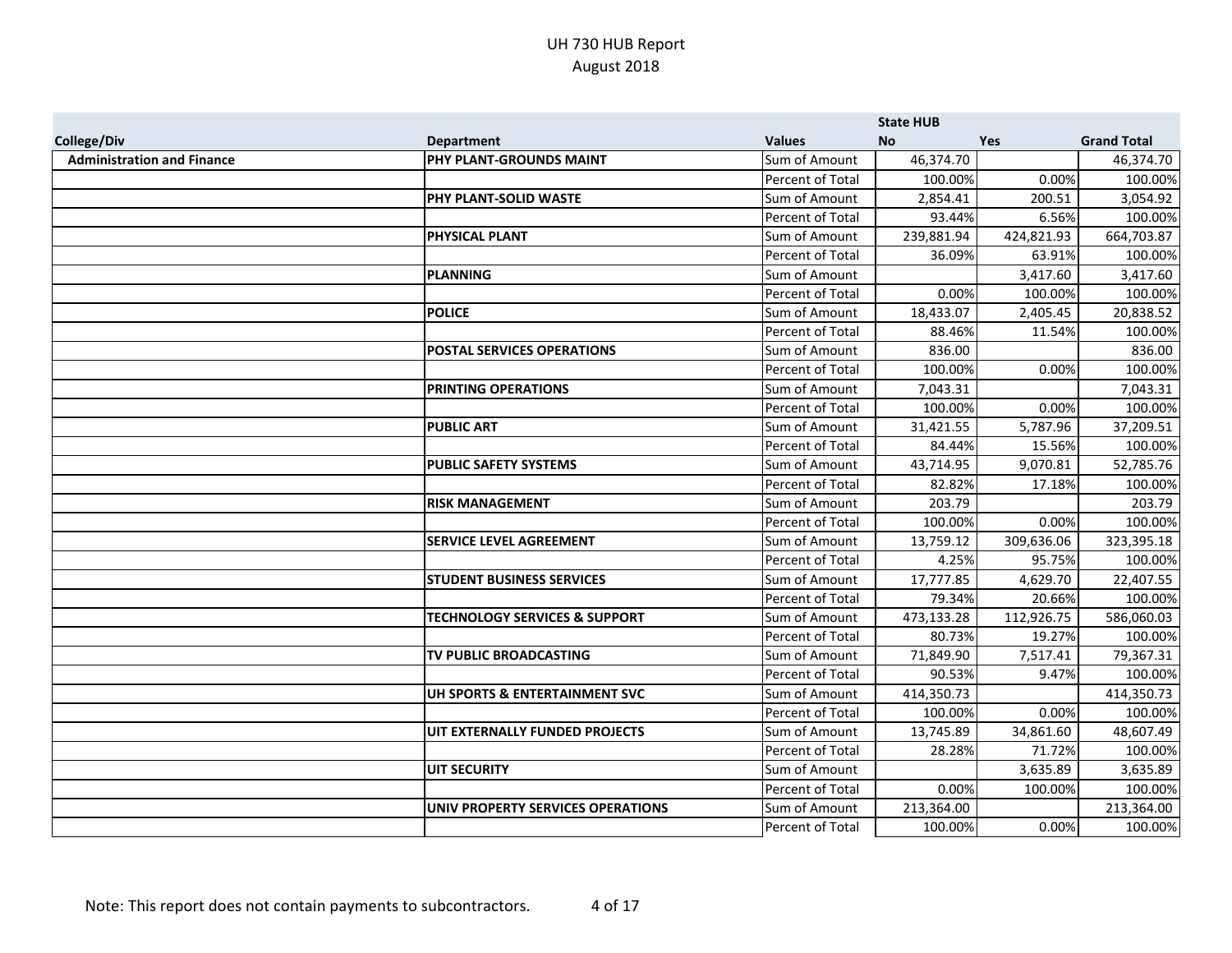|                                                    |                                             |                  | <b>State HUB</b> |              |                    |
|----------------------------------------------------|---------------------------------------------|------------------|------------------|--------------|--------------------|
| <b>College/Div</b>                                 | <b>Department</b>                           | <b>Values</b>    | <b>No</b>        | <b>Yes</b>   | <b>Grand Total</b> |
| <b>Administration and Finance</b>                  | UNIVERSITY INFORMATION TECHNOLOGY           | Sum of Amount    | 15,750.63        | 4,133.54     | 19,884.17          |
|                                                    |                                             | Percent of Total | 79.21%           | 20.79%       | 100.00%            |
| <b>Administration and Finance Sum of Amount</b>    |                                             |                  | 10,188,655.80    | 2,505,680.08 | 12,694,335.88      |
| <b>Administration and Finance Percent of Total</b> |                                             |                  | 80.26%           | 19.74%       | 100.00%            |
| <b>ARCHITECTURE</b>                                | <b>ARCHITECTURE</b>                         | Sum of Amount    | 37.00            |              | 37.00              |
|                                                    |                                             | Percent of Total | 100.00%          | 0.00%        | 100.00%            |
|                                                    | <b>DEAN, ARCHITECTURE</b>                   | Sum of Amount    | 39,987.28        | 10,970.70    | 50,957.98          |
|                                                    |                                             | Percent of Total | 78.47%           | 21.53%       | 100.00%            |
| <b>ARCHITECTURE Sum of Amount</b>                  |                                             |                  | 40,024.28        | 10,970.70    | 50,994.98          |
| <b>ARCHITECTURE Percent of Total</b>               |                                             |                  | 78.49%           | 21.51%       | 100.00%            |
| <b>Business Administration</b>                     | <b>ACCOUNTANCY AND TAXATION</b>             | Sum of Amount    |                  | 443.40       | 443.40             |
|                                                    |                                             | Percent of Total | 0.00%            | 100.00%      | 100.00%            |
|                                                    | <b>ACCOUNTING CERTIFICATE PROGRAM</b>       | Sum of Amount    | 5,775.77         |              | 5,775.77           |
|                                                    |                                             | Percent of Total | 100.00%          | 0.00%        | 100.00%            |
|                                                    | <b>BAUER CAREER SERVICES CTR</b>            | Sum of Amount    | 347.10           | 885.66       | 1,232.76           |
|                                                    |                                             | Percent of Total | 28.16%           | 71.84%       | 100.00%            |
|                                                    | <b>BAUER COMMUNICATIONS</b>                 | Sum of Amount    | 5,602.61         | 7,221.19     | 12,823.80          |
|                                                    |                                             | Percent of Total | 43.69%           | 56.31%       | 100.00%            |
|                                                    | <b>BAUER DIVISION OF TECHNOLOGY</b>         | Sum of Amount    | 27,604.19        | 37,079.98    | 64,684.17          |
|                                                    |                                             | Percent of Total | 42.68%           | 57.32%       | 100.00%            |
|                                                    | <b>BAUER GRADUATE PROFESSIONAL PROGRAMS</b> | Sum of Amount    | 20,228.38        | 1,636.57     | 21,864.95          |
|                                                    |                                             | Percent of Total | 92.52%           | 7.48%        | 100.00%            |
|                                                    | <b>CTR FOR EXECUTIVE DEVELOPMENT</b>        | Sum of Amount    | 34,495.00        | 117.24       | 34,612.24          |
|                                                    |                                             | Percent of Total | 99.66%           | 0.34%        | 100.00%            |
|                                                    | <b>DEAN'S OFFICE, BAUER COLLEGE</b>         | Sum of Amount    | 22,979.03        | 1,970.54     | 24,949.57          |
|                                                    |                                             | Percent of Total | 92.10%           | 7.90%        | 100.00%            |
|                                                    | <b>DECISION AND INFORMATION SCIEN</b>       | Sum of Amount    | 254.72           | 3,002.56     | 3,257.28           |
|                                                    |                                             | Percent of Total | 7.82%            | 92.18%       | 100.00%            |
|                                                    | <b>EXECUTIVE DEGREE PROGRAMS</b>            | Sum of Amount    | 10,165.82        | 516.44       | 10,682.26          |
|                                                    |                                             | Percent of Total | 95.17%           | 4.83%        | 100.00%            |
|                                                    | <b>FINANCE-BAUER COLLEGE</b>                | Sum of Amount    | 9,480.14         | 757.02       | 10,237.16          |
|                                                    |                                             | Percent of Total | 92.61%           | 7.39%        | 100.00%            |
|                                                    | <b>MANAGEMENT-BAUER COLLEGE</b>             | Sum of Amount    | 164.29           | 238.25       | 402.54             |
|                                                    |                                             | Percent of Total | 40.81%           | 59.19%       | 100.00%            |
|                                                    | <b>MARKETING-BAUER COLLEGE</b>              | Sum of Amount    | 841.70           | 2,211.80     | 3,053.50           |
|                                                    |                                             | Percent of Total | 27.57%           | 72.43%       | 100.00%            |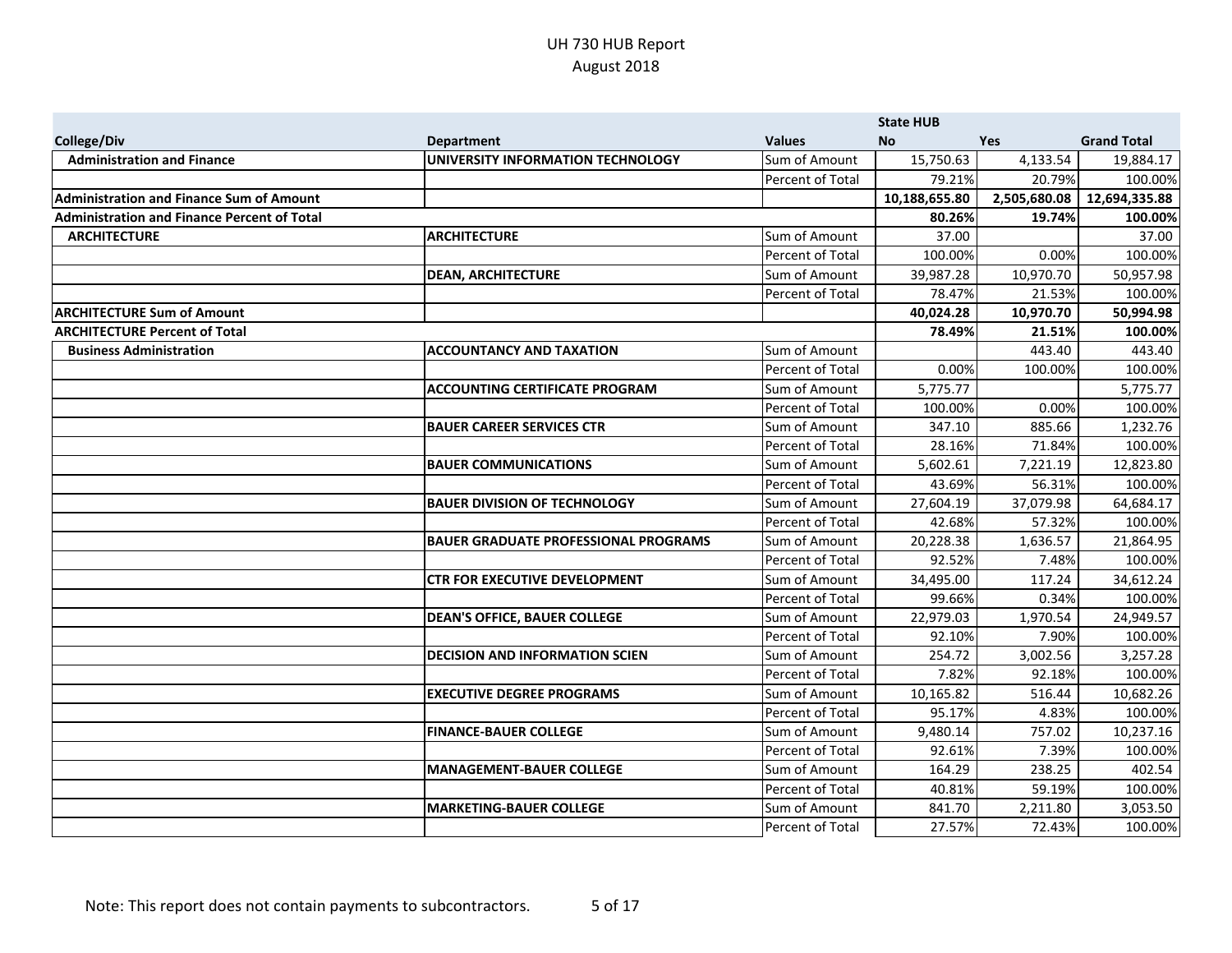|                                                 |                                           |                  | <b>State HUB</b> |            |                    |
|-------------------------------------------------|-------------------------------------------|------------------|------------------|------------|--------------------|
| <b>College/Div</b>                              | <b>Department</b>                         | <b>Values</b>    | <b>No</b>        | <b>Yes</b> | <b>Grand Total</b> |
| <b>Business Administration</b>                  | <b>SALES EXCELLENCE INSTITUTE</b>         | Sum of Amount    | 7,924.24         | 1,094.54   | 9,018.78           |
|                                                 |                                           | Percent of Total | 87.86%           | 12.14%     | 100.00%            |
|                                                 | <b>SMALL BUSINESS DEV CENTER</b>          | Sum of Amount    | 36,041.11        | 37,852.24  | 73,893.35          |
|                                                 |                                           | Percent of Total | 48.77%           | 51.23%     | 100.00%            |
|                                                 | <b>UNDERGRAD BUSINESS PROG</b>            | Sum of Amount    | 9,287.03         | 26,548.04  | 35,835.07          |
|                                                 |                                           | Percent of Total | 25.92%           | 74.08%     | 100.00%            |
|                                                 | <b>WOLFF CTR FOR ENTREPRENEURSHIP</b>     | Sum of Amount    | 765.74           | 2,221.89   | 2,987.63           |
|                                                 |                                           | Percent of Total | 25.63%           | 74.37%     | 100.00%            |
| <b>Business Administration Sum of Amount</b>    |                                           |                  | 191,956.87       | 123,797.36 | 315,754.23         |
| <b>Business Administration Percent of Total</b> |                                           |                  | 60.79%           | 39.21%     | 100.00%            |
| <b>Chancellor/President</b>                     | <b>BOARD OF REGENTS</b>                   | Sum of Amount    |                  | 1,377.51   | 1,377.51           |
|                                                 |                                           | Percent of Total | 0.00%            | 100.00%    | 100.00%            |
|                                                 | <b>COMPLIANCE</b>                         | Sum of Amount    | 218.41           |            | 218.41             |
|                                                 |                                           | Percent of Total | 100.00%          | 0.00%      | 100.00%            |
|                                                 | <b>FOOTBALL</b>                           | Sum of Amount    | 200.00           |            | 200.00             |
|                                                 |                                           | Percent of Total | 100.00%          | 0.00%      | 100.00%            |
|                                                 | <b>INTERCOLLEGIATE ATHLETICS</b>          | Sum of Amount    | 138,529.07       | 10,881.88  | 149,410.95         |
|                                                 |                                           | Percent of Total | 92.72%           | 7.28%      | 100.00%            |
|                                                 | <b>MEN'S BASKETBALL</b>                   | Sum of Amount    | 158.52           | 5,630.86   | 5,789.38           |
|                                                 |                                           | Percent of Total | 2.74%            | 97.26%     | 100.00%            |
|                                                 | <b>MEN'S TRACK AND FIELD</b>              | Sum of Amount    | 766.32           |            | 766.32             |
|                                                 |                                           | Percent of Total | 100.00%          | 0.00%      | 100.00%            |
|                                                 | <b>NEIGHBORHOOD &amp; STRATEGIC INITI</b> | Sum of Amount    | 369.35           | 56.16      | 425.51             |
|                                                 |                                           | Percent of Total | 86.80%           | 13.20%     | 100.00%            |
|                                                 | <b>OFFICE OF SPECIAL EVENTS</b>           | Sum of Amount    | 39,576.14        | 557.18     | 40,133.32          |
|                                                 |                                           | Percent of Total | 98.61%           | 1.39%      | 100.00%            |
|                                                 | <b>PRESIDENT</b>                          | Sum of Amount    | 338.10           | 3,223.36   | 3,561.46           |
|                                                 |                                           | Percent of Total | 9.49%            | 90.51%     | 100.00%            |
|                                                 | <b>STAFF COUNCIL</b>                      | Sum of Amount    |                  | 1,506.73   | 1,506.73           |
|                                                 |                                           | Percent of Total | 0.00%            | 100.00%    | 100.00%            |
|                                                 | <b>UH ENERGY</b>                          | Sum of Amount    | 16,878.24        | 84.94      | 16,963.18          |
|                                                 |                                           | Percent of Total | 99.50%           | 0.50%      | 100.00%            |
|                                                 | <b>WOMEN'S SOCCER</b>                     | Sum of Amount    | 6,237.38         | 401.85     | 6,639.23           |
|                                                 |                                           | Percent of Total | 93.95%           | 6.05%      | 100.00%            |
|                                                 | <b>WOMEN'S SWIMMING &amp; DIVING</b>      | Sum of Amount    | 1,374.90         | 80.77      | 1,455.67           |
|                                                 |                                           | Percent of Total | 94.45%           | 5.55%      | 100.00%            |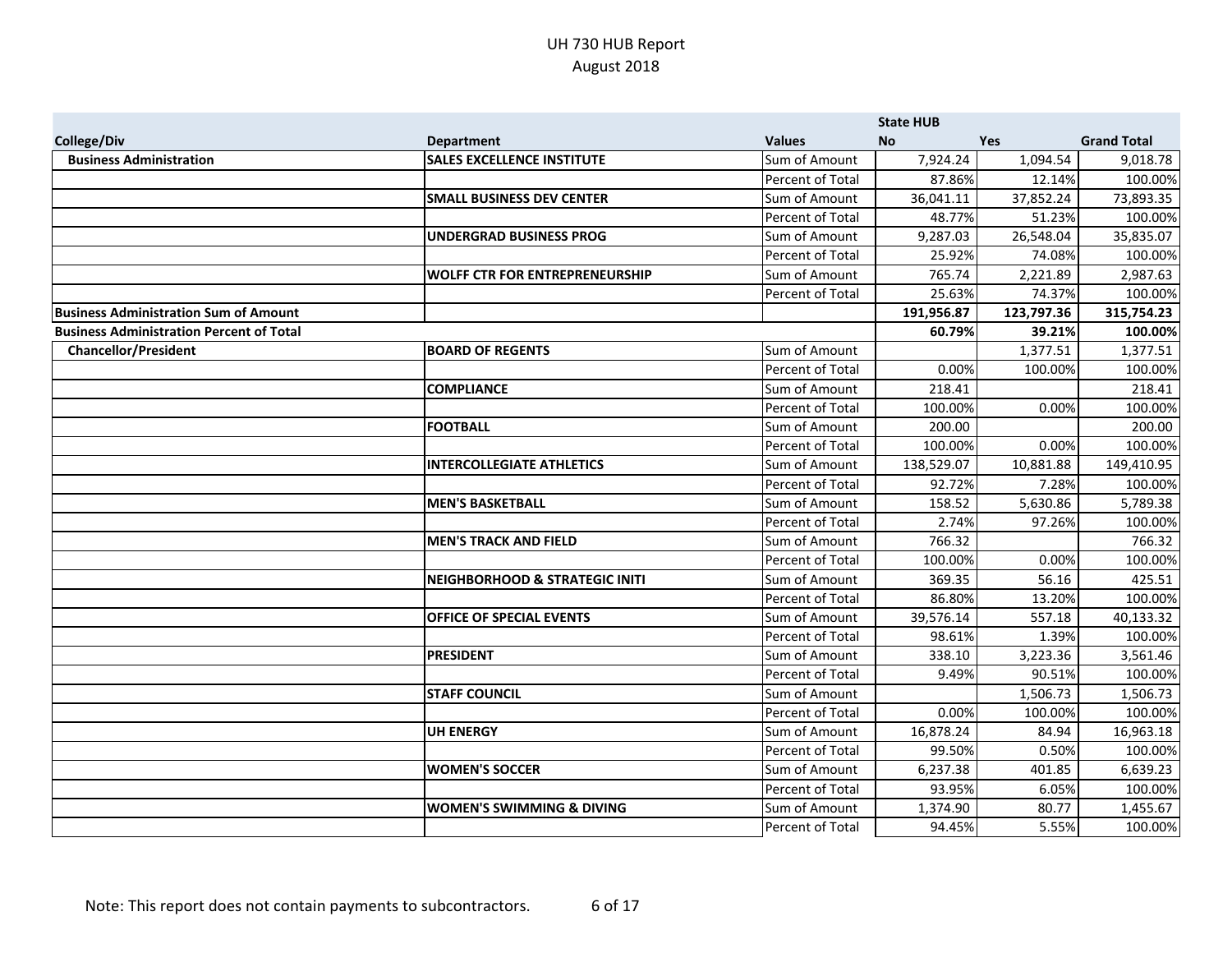|                                              |                                           |                  | <b>State HUB</b> |            |                    |
|----------------------------------------------|-------------------------------------------|------------------|------------------|------------|--------------------|
| <b>College/Div</b>                           | <b>Department</b>                         | <b>Values</b>    | <b>No</b>        | <b>Yes</b> | <b>Grand Total</b> |
| <b>Chancellor/President</b>                  | <b>WOMEN'S VOLLEYBALL</b>                 | Sum of Amount    | 377.50           |            | 377.50             |
|                                              |                                           | Percent of Total | 100.00%          | 0.00%      | 100.00%            |
| <b>Chancellor/President Sum of Amount</b>    |                                           |                  | 205,023.93       | 23,801.24  | 228,825.17         |
| <b>Chancellor/President Percent of Total</b> |                                           |                  | 89.60%           | 10.40%     | 100.00%            |
| <b>College of Medicine</b>                   | <b>OFFICE OF THE DEAN</b>                 | Sum of Amount    | 1,762.85         | 9,057.96   | 10,820.81          |
|                                              |                                           | Percent of Total | 16.29%           | 83.71%     | 100.00%            |
| <b>College of Medicine Sum of Amount</b>     |                                           |                  | 1,762.85         | 9,057.96   | 10,820.81          |
| <b>College of Medicine Percent of Total</b>  |                                           |                  | 16.29%           | 83.71%     | 100.00%            |
| <b>College of Nursing</b>                    | <b>DEAN, SCHOOL OF NURSING</b>            | Sum of Amount    | 17,791.93        | 6,070.17   | 23,862.10          |
|                                              |                                           | Percent of Total | 74.56%           | 25.44%     | 100.00%            |
| <b>College of Nursing Sum of Amount</b>      |                                           |                  | 17,791.93        | 6,070.17   | 23,862.10          |
| <b>College of Nursing Percent of Total</b>   |                                           |                  | 74.56%           | 25.44%     | 100.00%            |
| <b>College of the Arts</b>                   | <b>ART</b>                                | Sum of Amount    | 7,429.73         | 286.28     | 7,716.01           |
|                                              |                                           | Percent of Total | 96.29%           | 3.71%      | 100.00%            |
|                                              | <b>BAND</b>                               | Sum of Amount    | 4,061.76         |            | 4,061.76           |
|                                              |                                           | Percent of Total | 100.00%          | 0.00%      | 100.00%            |
|                                              | <b>BLAFFER GALLERY</b>                    | Sum of Amount    | 959.28           |            | 959.28             |
|                                              |                                           | Percent of Total | 100.00%          | 0.00%      | 100.00%            |
|                                              | <b>CWMCA CENTER FOR THE ARTS</b>          | Sum of Amount    | 261.14           |            | 261.14             |
|                                              |                                           | Percent of Total | 100.00%          | 0.00%      | 100.00%            |
|                                              | <b>DEAN, COLLEGE OF THE ARTS</b>          | Sum of Amount    | 5,007.38         | 4,006.07   | 9,013.45           |
|                                              |                                           | Percent of Total | 55.55%           | 44.45%     | 100.00%            |
|                                              | <b>MUSIC</b>                              | Sum of Amount    | 56,185.61        | 778.98     | 56,964.59          |
|                                              |                                           | Percent of Total | 98.63%           | 1.37%      | 100.00%            |
|                                              | <b>THEATER</b>                            | Sum of Amount    | 21,525.39        | 251.04     | 21,776.43          |
|                                              |                                           | Percent of Total | 98.85%           | 1.15%      | 100.00%            |
| <b>College of the Arts Sum of Amount</b>     |                                           |                  | 95,430.29        | 5,322.37   | 100,752.66         |
| <b>College of the Arts Percent of Total</b>  |                                           |                  | 94.72%           | 5.28%      | 100.00%            |
| <b>Education</b>                             | <b>ASIAN AMERICAN STUDIES</b>             | Sum of Amount    | 4.99             |            | 4.99               |
|                                              |                                           | Percent of Total | 100.00%          | 0.00%      | 100.00%            |
|                                              | <b>CENTER FOR INFO TECH IN EDUCATION</b>  | Sum of Amount    | 2,559.02         | 1,236.88   | 3,795.90           |
|                                              |                                           | Percent of Total | 67.42%           | 32.58%     | 100.00%            |
|                                              | <b>CHARTER SCHOOL</b>                     | Sum of Amount    | 5,982.60         | 25,735.34  | 31,717.94          |
|                                              |                                           | Percent of Total | 18.86%           | 81.14%     | 100.00%            |
|                                              | <b>CONSISTENCY MGMT &amp; COOP DISCIP</b> | Sum of Amount    | 7,758.96         |            | 7,758.96           |
|                                              |                                           | Percent of Total | 100.00%          | 0.00%      | 100.00%            |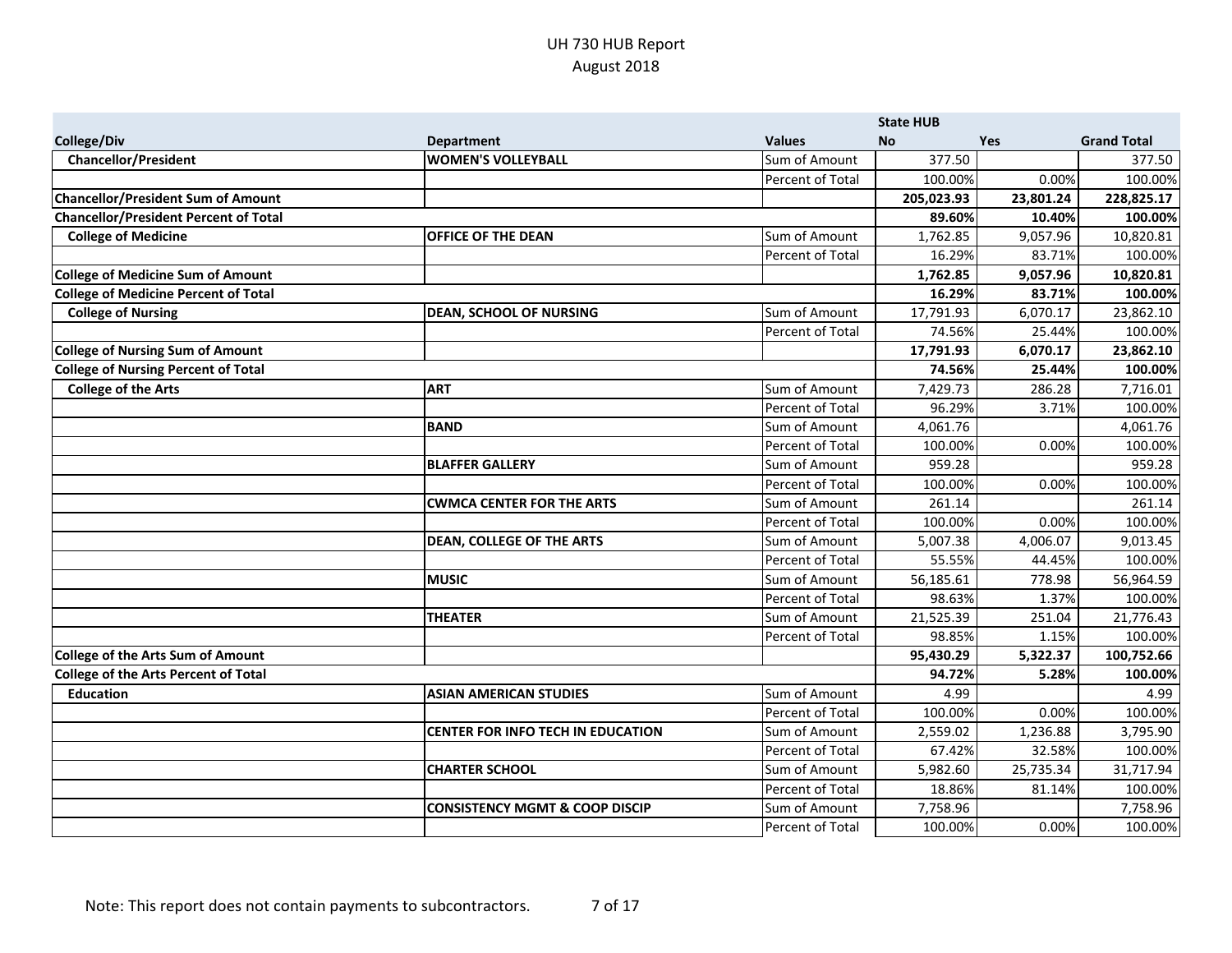|                                   |                                            |                  | <b>State HUB</b> |           |                    |
|-----------------------------------|--------------------------------------------|------------------|------------------|-----------|--------------------|
| <b>College/Div</b>                | <b>Department</b>                          | <b>Values</b>    | <b>No</b>        | Yes       | <b>Grand Total</b> |
| <b>Education</b>                  | <b>CURRICULUM AND INSTRUCTION</b>          | Sum of Amount    | 26,903.37        | 2,422.88  | 29,326.25          |
|                                   |                                            | Percent of Total | 91.74%           | 8.26%     | 100.00%            |
|                                   | <b>DEAN, EDUCATION</b>                     | Sum of Amount    | 80,435.33        | 22,989.47 | 103,424.80         |
|                                   |                                            | Percent of Total | 77.77%           | 22.23%    | 100.00%            |
|                                   | <b>ED LEADERSHIP &amp; POLICY STUDIES</b>  | Sum of Amount    | 18,059.00        | 1,313.28  | 19,372.28          |
|                                   |                                            | Percent of Total | 93.22%           | 6.78%     | 100.00%            |
|                                   | PSYCH, HEALTH & LEARNING SCIENCE           | Sum of Amount    | 30,075.11        | 11,427.80 | 41,502.91          |
|                                   |                                            | Percent of Total | 72.47%           | 27.53%    | 100.00%            |
| <b>Education Sum of Amount</b>    |                                            |                  | 171,778.38       | 65,125.65 | 236,904.03         |
| <b>Education Percent of Total</b> |                                            |                  | 72.51%           | 27.49%    | 100.00%            |
| <b>Engineering</b>                | <b>BIOMEDICAL ENGINEERING</b>              | Sum of Amount    | 38,646.87        | 246.39    | 38,893.26          |
|                                   |                                            | Percent of Total | 99.37%           | 0.63%     | 100.00%            |
|                                   | <b>CHEMICAL ENGINEERING</b>                | Sum of Amount    | 423,716.59       | 3,312.73  | 427,029.32         |
|                                   |                                            | Percent of Total | 99.22%           | 0.78%     | 100.00%            |
|                                   | <b>CIVIL ENGINEERING</b>                   | Sum of Amount    | 71,256.22        | 7,175.42  | 78,431.64          |
|                                   |                                            | Percent of Total | 90.85%           | 9.15%     | 100.00%            |
|                                   | <b>COMPOSITE ENGR APPLICATIONS CT</b>      | Sum of Amount    | 104.33           | 58.18     | 162.51             |
|                                   |                                            | Percent of Total | 64.20%           | 35.80%    | 100.00%            |
|                                   | <b>DEAN, ENGINEERING</b>                   | Sum of Amount    | 20,310.92        | 9,527.15  | 29,838.07          |
|                                   |                                            | Percent of Total | 68.07%           | 31.93%    | 100.00%            |
|                                   | <b>ELECTRICAL ENGINEERING</b>              | Sum of Amount    | 400,460.18       | 5,784.69  | 406,244.87         |
|                                   |                                            | Percent of Total | 98.58%           | 1.42%     | 100.00%            |
|                                   | <b>ENGINEERING SERVICES</b>                | Sum of Amount    | 21,055.13        | 1,299.07  | 22,354.20          |
|                                   |                                            | Percent of Total | 94.19%           | 5.81%     | 100.00%            |
|                                   | <b>INDUSTRIAL ENGINEERING</b>              | Sum of Amount    | 5,499.12         | 28,723.82 | 34,222.94          |
|                                   |                                            | Percent of Total | 16.07%           | 83.93%    | 100.00%            |
|                                   | <b>INTEGRATED BIO &amp; NANO SYSTEM</b>    | Sum of Amount    | 6,214.40         |           | 6,214.40           |
|                                   |                                            | Percent of Total | 100.00%          | 0.00%     | 100.00%            |
|                                   | <b>MECHANICAL ENGINEERING</b>              | Sum of Amount    | 166,167.70       | 1,132.03  | 167,299.73         |
|                                   |                                            | Percent of Total | 99.32%           | 0.68%     | 100.00%            |
|                                   | <b>NATL CTR FOR AIRBORNE LASER MAPPING</b> | Sum of Amount    | 790.95           | 156.84    | 947.79             |
|                                   |                                            | Percent of Total | 83.45%           | 16.55%    | 100.00%            |
|                                   | PETROLEUM ENGINEERING                      | Sum of Amount    | 8,105.82         | 553.80    | 8,659.62           |
|                                   |                                            | Percent of Total | 93.60%           | 6.40%     | 100.00%            |
|                                   | TX HURRICANE CTR INVT TECH                 | Sum of Amount    | 28.50            |           | 28.50              |
|                                   |                                            | Percent of Total | 100.00%          | 0.00%     | 100.00%            |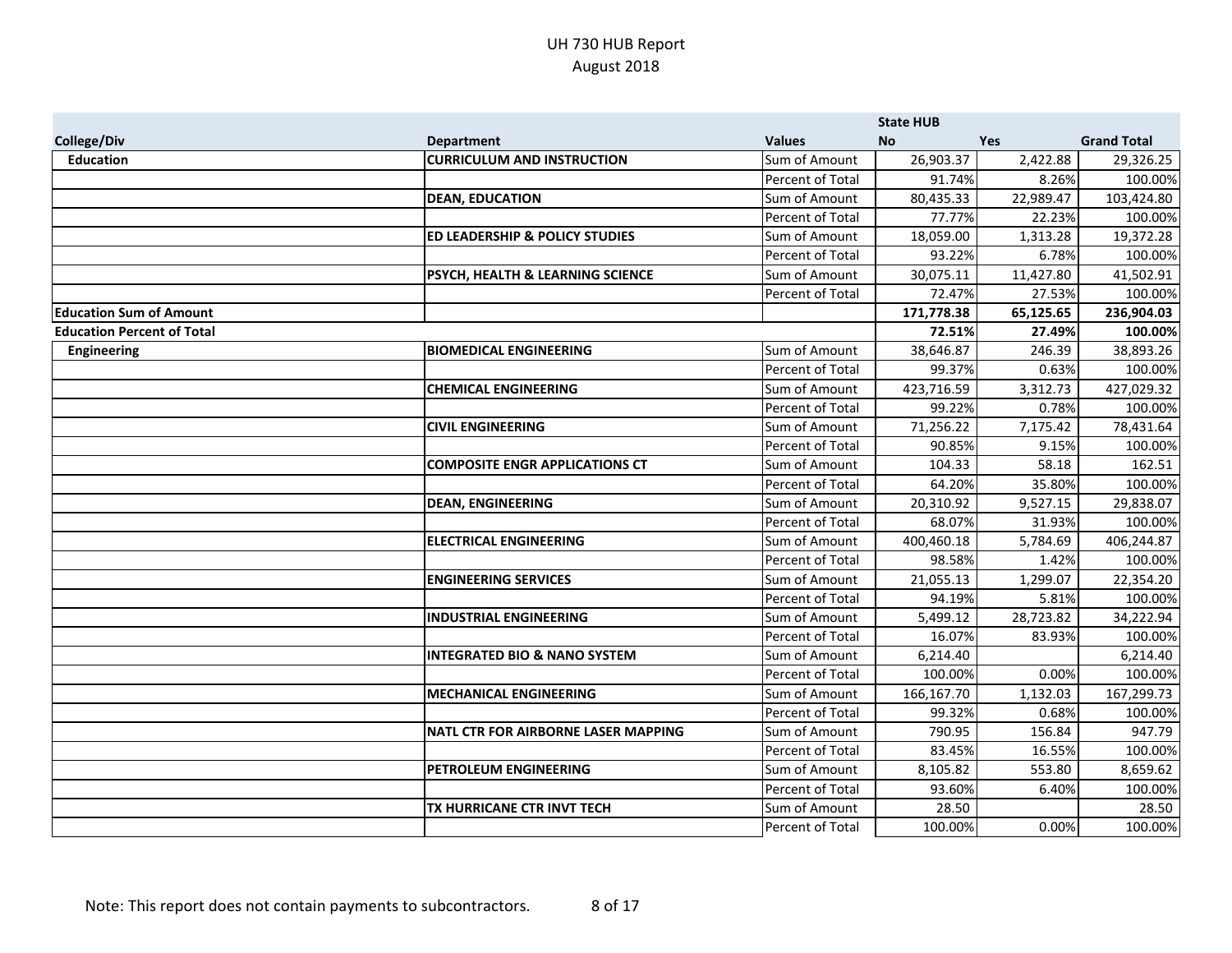|                                                         |                                           |                  | <b>State HUB</b> |            |                    |
|---------------------------------------------------------|-------------------------------------------|------------------|------------------|------------|--------------------|
| <b>College/Div</b>                                      | <b>Department</b>                         | <b>Values</b>    | <b>No</b>        | <b>Yes</b> | <b>Grand Total</b> |
| <b>Engineering Sum of Amount</b>                        |                                           |                  | 1,162,356.73     | 57,970.12  | 1,220,326.85       |
| <b>Engineering Percent of Total</b>                     |                                           |                  | 95.25%           | 4.75%      | 100.00%            |
| <b>Graduate College of Social Work</b>                  | <b>ADMISSIONS-GCSW</b>                    | Sum of Amount    | 1,182.46         |            | 1,182.46           |
|                                                         |                                           | Percent of Total | 100.00%          | 0.00%      | 100.00%            |
|                                                         | <b>ALUMNI, CAREER &amp; DEVELOPMENT</b>   | Sum of Amount    | 45.97            |            | 45.97              |
|                                                         |                                           | Percent of Total | 100.00%          | 0.00%      | 100.00%            |
|                                                         | <b>AMERICAN HUMANICS</b>                  | Sum of Amount    |                  | 471.92     | 471.92             |
|                                                         |                                           | Percent of Total | 0.00%            | 100.00%    | 100.00%            |
|                                                         | <b>CHILD &amp; FAMILY CENTER</b>          | Sum of Amount    | 1,671.88         | 291.94     | 1,963.82           |
|                                                         |                                           | Percent of Total | 85.13%           | 14.87%     | 100.00%            |
|                                                         | <b>CTR DRUG &amp; SOCIAL POLICY RESRC</b> | Sum of Amount    | 5,967.62         | 1,330.85   | 7,298.47           |
|                                                         |                                           | Percent of Total | 81.77%           | 18.23%     | 100.00%            |
|                                                         | <b>DEAN, SOCIAL WORK</b>                  | Sum of Amount    | 493.79           | 1,215.30   | 1,709.09           |
|                                                         |                                           | Percent of Total | 28.89%           | 71.11%     | 100.00%            |
|                                                         | <b>FIELD OFFICE</b>                       | Sum of Amount    | 348.60           | 29.30      | 377.90             |
|                                                         |                                           | Percent of Total | 92.25%           | 7.75%      | 100.00%            |
|                                                         | <b>GCSW INFORMATION TECHNOLOGY</b>        | Sum of Amount    | 1,219.27         | 1,089.12   | 2,308.39           |
|                                                         |                                           | Percent of Total | 52.82%           | 47.18%     | 100.00%            |
|                                                         | LATINA MATERNAL & FAMILY HEALTH           | Sum of Amount    |                  | 135.00     | 135.00             |
|                                                         |                                           | Percent of Total | 0.00%            | 100.00%    | 100.00%            |
|                                                         | OFFICE OF COMMUNITY PROJECTS              | Sum of Amount    |                  | 95.23      | 95.23              |
|                                                         |                                           | Percent of Total | 0.00%            | 100.00%    | 100.00%            |
| <b>Graduate College of Social Work Sum of Amount</b>    |                                           |                  | 10,929.59        | 4,658.66   | 15,588.25          |
| <b>Graduate College of Social Work Percent of Total</b> |                                           |                  | 70.11%           | 29.89%     | 100.00%            |
| <b>Honors College</b>                                   | <b>DEAN, HONORS COLLEGE</b>               | Sum of Amount    | 25,272.60        | 1,435.46   | 26,708.06          |
|                                                         |                                           | Percent of Total | 94.63%           | 5.37%      | 100.00%            |
|                                                         | <b>OFFICE OF UNDERGRADUATE RESEARCH</b>   | Sum of Amount    | (317.68)         |            | (317.68)           |
|                                                         |                                           | Percent of Total | 100.00%          | 0.00%      | 100.00%            |
| <b>Honors College Sum of Amount</b>                     |                                           |                  | 24,954.92        | 1,435.46   | 26,390.38          |
| <b>Honors College Percent of Total</b>                  |                                           |                  | 94.56%           | 5.44%      | 100.00%            |
| <b>Hotel and Restaurant Management</b>                  | <b>DEAN, HOTEL &amp; RESTAURANT MANAG</b> | Sum of Amount    | 1,632.97         | 4,217.41   | 5,850.38           |
|                                                         |                                           | Percent of Total | 27.91%           | 72.09%     | 100.00%            |
|                                                         | HOTEL AND RESTAURANT MANAGEMENT           | Sum of Amount    | 232,079.31       | 24,477.15  | 256,556.46         |
|                                                         |                                           | Percent of Total | 90.46%           | 9.54%      | 100.00%            |
| <b>Hotel and Restaurant Management Sum of Amount</b>    |                                           |                  | 233,712.28       | 28,694.56  | 262,406.84         |
| Hotel and Restaurant Management Percent of Total        |                                           |                  | 89.06%           | 10.94%     | 100.00%            |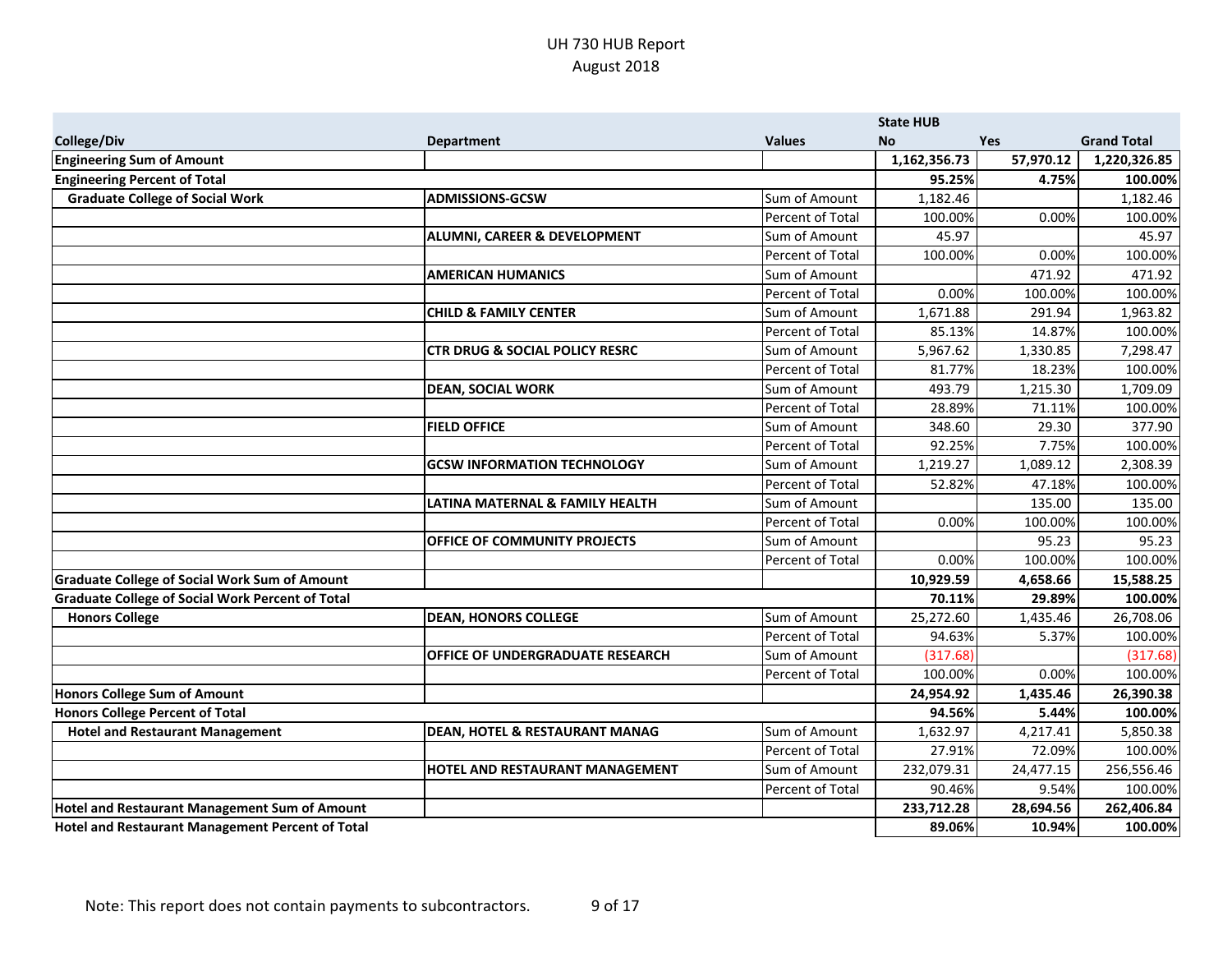|                    |                                                |                  | <b>State HUB</b> |            |                    |
|--------------------|------------------------------------------------|------------------|------------------|------------|--------------------|
| <b>College/Div</b> | <b>Department</b>                              | <b>Values</b>    | <b>No</b>        | <b>Yes</b> | <b>Grand Total</b> |
| <b>Law Center</b>  | <b>ALUMNI RELATIONS, LAW</b>                   | Sum of Amount    | 148.82           | 4,575.68   | 4,724.50           |
|                    |                                                | Percent of Total | 3.15%            | 96.85%     | 100.00%            |
|                    | <b>ASSOCIATE DEAN, LAW</b>                     | Sum of Amount    | 11.16            | 1,373.56   | 1,384.72           |
|                    |                                                | Percent of Total | 0.81%            | 99.19%     | 100.00%            |
|                    | <b>BLAKELEY INSTITUTE</b>                      | Sum of Amount    | 580.08           |            | 580.08             |
|                    |                                                | Percent of Total | 100.00%          | 0.00%      | 100.00%            |
|                    | <b>BUSINESS SERVICES, LAW</b>                  | Sum of Amount    | 4,582.64         | 4,190.77   | 8,773.41           |
|                    |                                                | Percent of Total | 52.23%           | 47.77%     | 100.00%            |
|                    | <b>CAREER SERVICES, LAW</b>                    | Sum of Amount    | 1,409.11         | 2,446.06   | 3,855.17           |
|                    |                                                | Percent of Total | 36.55%           | 63.45%     | 100.00%            |
|                    | <b>CENTER PROGRAMS, LAW</b>                    | Sum of Amount    | 24,415.08        | 249.87     | 24,664.95          |
|                    |                                                | Percent of Total | 98.99%           | 1.01%      | 100.00%            |
|                    | <b>DEAN, LAW</b>                               | Sum of Amount    | 34,414.97        | 5,312.58   | 39,727.55          |
|                    |                                                | Percent of Total | 86.63%           | 13.37%     | 100.00%            |
|                    | <b>FACILITIES, LAW</b>                         | Sum of Amount    | 3,250.00         | 1,155.78   | 4,405.78           |
|                    |                                                | Percent of Total | 73.77%           | 26.23%     | 100.00%            |
|                    | <b>FACULTY SUPPORT LAW</b>                     | Sum of Amount    | 5,415.40         | 5,001.75   | 10,417.15          |
|                    |                                                | Percent of Total | 51.99%           | 48.01%     | 100.00%            |
|                    | <b>HEALTH LAW &amp; POLICY INSTITUTE</b>       | Sum of Amount    | 2,325.04         | 1,392.00   | 3,717.04           |
|                    |                                                | Percent of Total | 62.55%           | 37.45%     | 100.00%            |
|                    | <b>INNOCENCE PROGRAM</b>                       | Sum of Amount    | 6.35             |            | 6.35               |
|                    |                                                | Percent of Total | 100.00%          | 0.00%      | 100.00%            |
|                    | <b>INST OF HIGHER EDU &amp; GOVERNANCE LAW</b> | Sum of Amount    | 220.91           | 3.32       | 224.23             |
|                    |                                                | Percent of Total | 98.52%           | 1.48%      | 100.00%            |
|                    | <b>LAW</b>                                     | Sum of Amount    |                  | 1,920.57   | 1,920.57           |
|                    |                                                | Percent of Total | 0.00%            | 100.00%    | 100.00%            |
|                    | <b>LAW FOUNDATION</b>                          | Sum of Amount    |                  | 33.17      | 33.17              |
|                    |                                                | Percent of Total | 0.00%            | 100.00%    | 100.00%            |
|                    | <b>LAW INFORMATION TECHNOLOGY</b>              | Sum of Amount    | 6,540.77         | 1,767.98   | 8,308.75           |
|                    |                                                | Percent of Total | 78.72%           | 21.28%     | 100.00%            |
|                    | <b>LAW LIBRARY</b>                             | Sum of Amount    | 8,118.01         | 2,757.99   | 10,876.00          |
|                    |                                                | Percent of Total | 74.64%           | 25.36%     | 100.00%            |
|                    | <b>LEGAL AID CLINIC, LAW</b>                   | Sum of Amount    | 285.91           | 894.20     | 1,180.11           |
|                    |                                                | Percent of Total | 24.23%           | 75.77%     | 100.00%            |
|                    | LEGAL RESEARCH & WRITING, LAW                  | Sum of Amount    |                  | 115.95     | 115.95             |
|                    |                                                | Percent of Total | 0.00%            | 100.00%    | 100.00%            |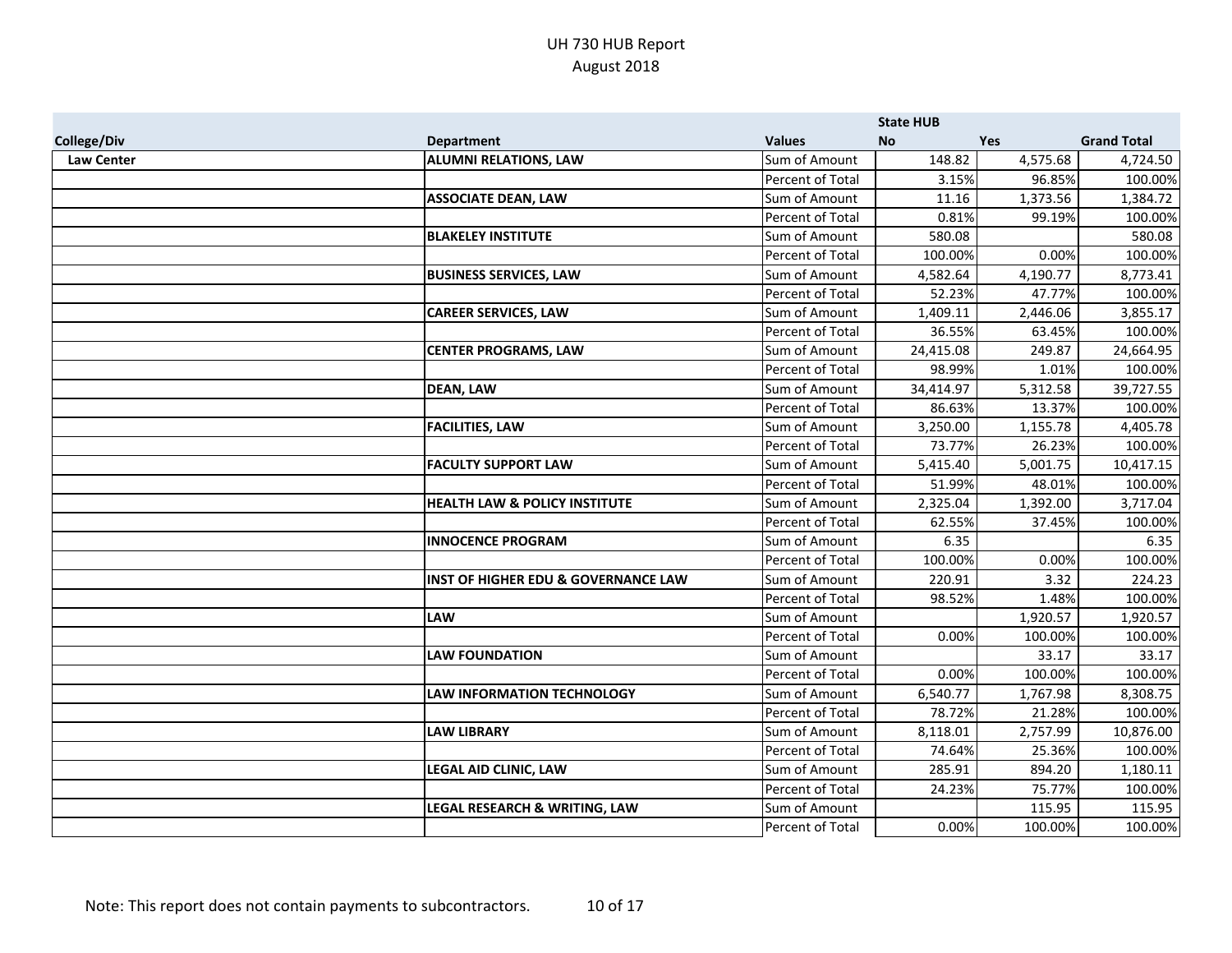|                                         |                                         |                  | <b>State HUB</b> |            |                    |
|-----------------------------------------|-----------------------------------------|------------------|------------------|------------|--------------------|
| <b>College/Div</b>                      | <b>Department</b>                       | <b>Values</b>    | <b>No</b>        | <b>Yes</b> | <b>Grand Total</b> |
| <b>Law Center</b>                       | PUBLIC RELS & MARKETING, LAW            | Sum of Amount    | 14,929.26        |            | 14,929.26          |
|                                         |                                         | Percent of Total | 100.00%          | 0.00%      | 100.00%            |
|                                         | <b>STUDENT ORGANIZATION, LAW</b>        | Sum of Amount    | 6,945.90         |            | 6,945.90           |
|                                         |                                         | Percent of Total | 100.00%          | 0.00%      | 100.00%            |
|                                         | <b>STUDENT SERVICES, LAW</b>            | Sum of Amount    | 25,602.37        | 2,389.24   | 27,991.61          |
|                                         |                                         | Percent of Total | 91.46%           | 8.54%      | 100.00%            |
| Law Center Sum of Amount                |                                         |                  | 139,201.78       | 35,580.47  | 174,782.25         |
| <b>Law Center Percent of Total</b>      |                                         |                  | 79.64%           | 20.36%     | 100.00%            |
| <b>Liberal Arts and Social Sciences</b> | <b>AEROSPACE STUDIES</b>                | Sum of Amount    | 2,050.82         | 1,784.23   | 3,835.05           |
|                                         |                                         | Percent of Total | 53.48%           | 46.52%     | 100.00%            |
|                                         | <b>AFRICAN-AMERICAN STUDIES</b>         | Sum of Amount    | 457.30           |            | 457.30             |
|                                         |                                         | Percent of Total | 100.00%          | 0.00%      | 100.00%            |
|                                         | <b>ARTE PUBLICO</b>                     | Sum of Amount    | 13,303.82        | 142.92     | 13,446.74          |
|                                         |                                         | Percent of Total | 98.94%           | 1.06%      | 100.00%            |
|                                         | <b>CENTER FOR PUBLIC HISTORY</b>        | Sum of Amount    | 1,000.00         | 84.66      | 1,084.66           |
|                                         |                                         | Percent of Total | 92.19%           | 7.81%      | 100.00%            |
|                                         | <b>COMMUNICATION</b>                    | Sum of Amount    | 3,710.39         | 4,177.21   | 7,887.60           |
|                                         |                                         | Percent of Total | 47.04%           | 52.96%     | 100.00%            |
|                                         | <b>COMMUNICATIONS DISORDERS</b>         | Sum of Amount    | 3,123.76         | 410.08     | 3,533.84           |
|                                         |                                         | Percent of Total | 88.40%           | 11.60%     | 100.00%            |
|                                         | <b>COMPARATIVE CULTURAL STUDIES</b>     | Sum of Amount    | 971.19           | 9.50       | 980.69             |
|                                         |                                         | Percent of Total | 99.03%           | 0.97%      | 100.00%            |
|                                         | <b>DEAN, LIBERAL ARTS &amp; SOC SCI</b> | Sum of Amount    | 14,348.32        | 2,903.00   | 17,251.32          |
|                                         |                                         | Percent of Total | 83.17%           | 16.83%     | 100.00%            |
|                                         | <b>ECONOMICS</b>                        | Sum of Amount    | 10,442.26        | 12,352.28  | 22,794.54          |
|                                         |                                         | Percent of Total | 45.81%           | 54.19%     | 100.00%            |
|                                         | <b>ENGLISH</b>                          | Sum of Amount    | 12,257.65        | 3,066.21   | 15,323.86          |
|                                         |                                         | Percent of Total | 79.99%           | 20.01%     | 100.00%            |
|                                         | <b>HEALTH AND HUMAN PERFORMANCE</b>     | Sum of Amount    | 263,152.80       | 2,014.75   | 265,167.55         |
|                                         |                                         | Percent of Total | 99.24%           | 0.76%      | 100.00%            |
|                                         | <b>HISPANIC STUDIES</b>                 | Sum of Amount    | 12,041.34        | 8,410.05   | 20,451.39          |
|                                         |                                         | Percent of Total | 58.88%           | 41.12%     | 100.00%            |
|                                         | <b>HISTORY</b>                          | Sum of Amount    | 255.65           | 593.75     | 849.40             |
|                                         |                                         | Percent of Total | 30.10%           | 69.90%     | 100.00%            |
|                                         | <b>HOBBY CENTER FOR PUBLIC POLICY</b>   | Sum of Amount    | 8,701.23         | 1,522.86   | 10,224.09          |
|                                         |                                         | Percent of Total | 85.11%           | 14.89%     | 100.00%            |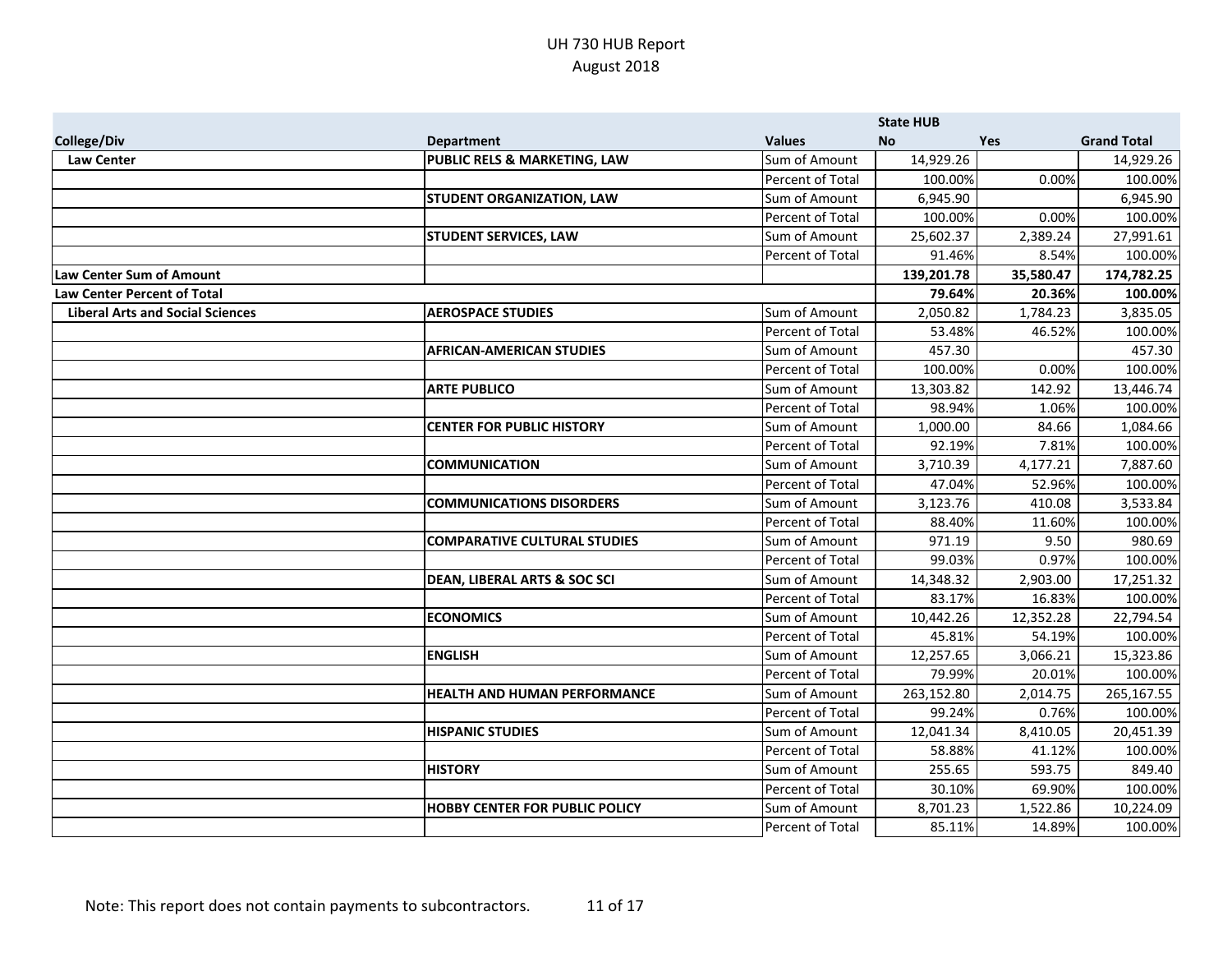|                                                          |                                                       |                  | <b>State HUB</b> |            |                    |
|----------------------------------------------------------|-------------------------------------------------------|------------------|------------------|------------|--------------------|
| <b>College/Div</b>                                       | <b>Department</b>                                     | <b>Values</b>    | <b>No</b>        | Yes        | <b>Grand Total</b> |
| <b>Liberal Arts and Social Sciences</b>                  | <b>MEXICAN-AMERICAN STUDIES</b>                       | Sum of Amount    | 6,113.67         | 2,250.03   | 8,363.70           |
|                                                          |                                                       | Percent of Total | 73.10%           | 26.90%     | 100.00%            |
|                                                          | <b>MILITARY SCIENCE</b>                               | Sum of Amount    | 189.77           |            | 189.77             |
|                                                          |                                                       | Percent of Total | 100.00%          | 0.00%      | 100.00%            |
|                                                          | <b>MODERN AND CLASSICAL LANGUAGES</b>                 | Sum of Amount    | 190.34           | 4,511.11   | 4,701.45           |
|                                                          |                                                       | Percent of Total | 4.05%            | 95.95%     | 100.00%            |
|                                                          | <b>POLITICAL SCIENCE</b>                              | Sum of Amount    | 1,683.74         | 665.81     | 2,349.55           |
|                                                          |                                                       | Percent of Total | 71.66%           | 28.34%     | 100.00%            |
|                                                          | <b>PSYCHOLOGY</b>                                     | Sum of Amount    | 42,458.83        | 7,975.82   | 50,434.65          |
|                                                          |                                                       | Percent of Total | 84.19%           | 15.81%     | 100.00%            |
|                                                          | PUBLIC ADMINISTRATION PROGRAM                         | Sum of Amount    | 850.00           |            | 850.00             |
|                                                          |                                                       | Percent of Total | 100.00%          | 0.00%      | 100.00%            |
|                                                          | <b>SOCIOLOGY</b>                                      | Sum of Amount    | 4,338.39         | 6,244.03   | 10,582.42          |
|                                                          |                                                       | Percent of Total | 41.00%           | 59.00%     | 100.00%            |
|                                                          | <b>WOMEN'S STUDIES PROGRAM</b>                        | Sum of Amount    | 205.87           |            | 205.87             |
|                                                          |                                                       | Percent of Total | 100.00%          | 0.00%      | 100.00%            |
| <b>Liberal Arts and Social Sciences Sum of Amount</b>    |                                                       |                  | 401,847.14       | 59,118.30  | 460,965.44         |
| <b>Liberal Arts and Social Sciences Percent of Total</b> |                                                       |                  | 87.18%           | 12.82%     | 100.00%            |
| Library                                                  | <b>UNIVERSITY LIBRARIES</b>                           | Sum of Amount    | 1,894,413.06     | 264,313.05 | 2,158,726.11       |
|                                                          |                                                       | Percent of Total | 87.76%           | 12.24%     | 100.00%            |
| <b>Library Sum of Amount</b>                             |                                                       |                  | 1,894,413.06     | 264,313.05 | 2,158,726.11       |
| <b>Library Percent of Total</b>                          |                                                       |                  | 87.76%           | 12.24%     | 100.00%            |
| <b>Natural Science and Mathematics</b>                   | <b>BIOLOGY &amp; BIOCHEMISTRY</b>                     | Sum of Amount    | 84,503.88        | 999.53     | 85,503.41          |
|                                                          |                                                       | Percent of Total | 98.83%           | 1.17%      | 100.00%            |
|                                                          | <b>CHEMISTRY</b>                                      | Sum of Amount    | 258,731.64       | 23,948.56  | 282,680.20         |
|                                                          |                                                       | Percent of Total | 91.53%           | 8.47%      | 100.00%            |
|                                                          | <b>COMPUTER SCIENCE</b>                               | Sum of Amount    | 80,530.61        | 4,728.87   | 85,259.48          |
|                                                          |                                                       | Percent of Total | 94.45%           | 5.55%      | 100.00%            |
|                                                          | <b>CTR FOR NUCLEAR RECEPTORS &amp; CELL SIGNALING</b> | Sum of Amount    | 170,175.75       | 1,340.41   | 171,516.16         |
|                                                          |                                                       | Percent of Total | 99.22%           | 0.78%      | 100.00%            |
|                                                          | <b>DEAN, NATURAL SCIENCE &amp; MATHE</b>              | Sum of Amount    | 41,918.52        | 7,229.88   | 49,148.40          |
|                                                          |                                                       | Percent of Total | 85.29%           | 14.71%     | 100.00%            |
|                                                          | <b>EARTH AND ATMOSPHERIC SCIENCES</b>                 | Sum of Amount    | 95,891.50        | 23,635.79  | 119,527.29         |
|                                                          |                                                       | Percent of Total | 80.23%           | 19.77%     | 100.00%            |
|                                                          | <b>HOUSTON COASTAL CENTER</b>                         | Sum of Amount    | 1,312.93         |            | 1,312.93           |
|                                                          |                                                       | Percent of Total | 100.00%          | 0.00%      | 100.00%            |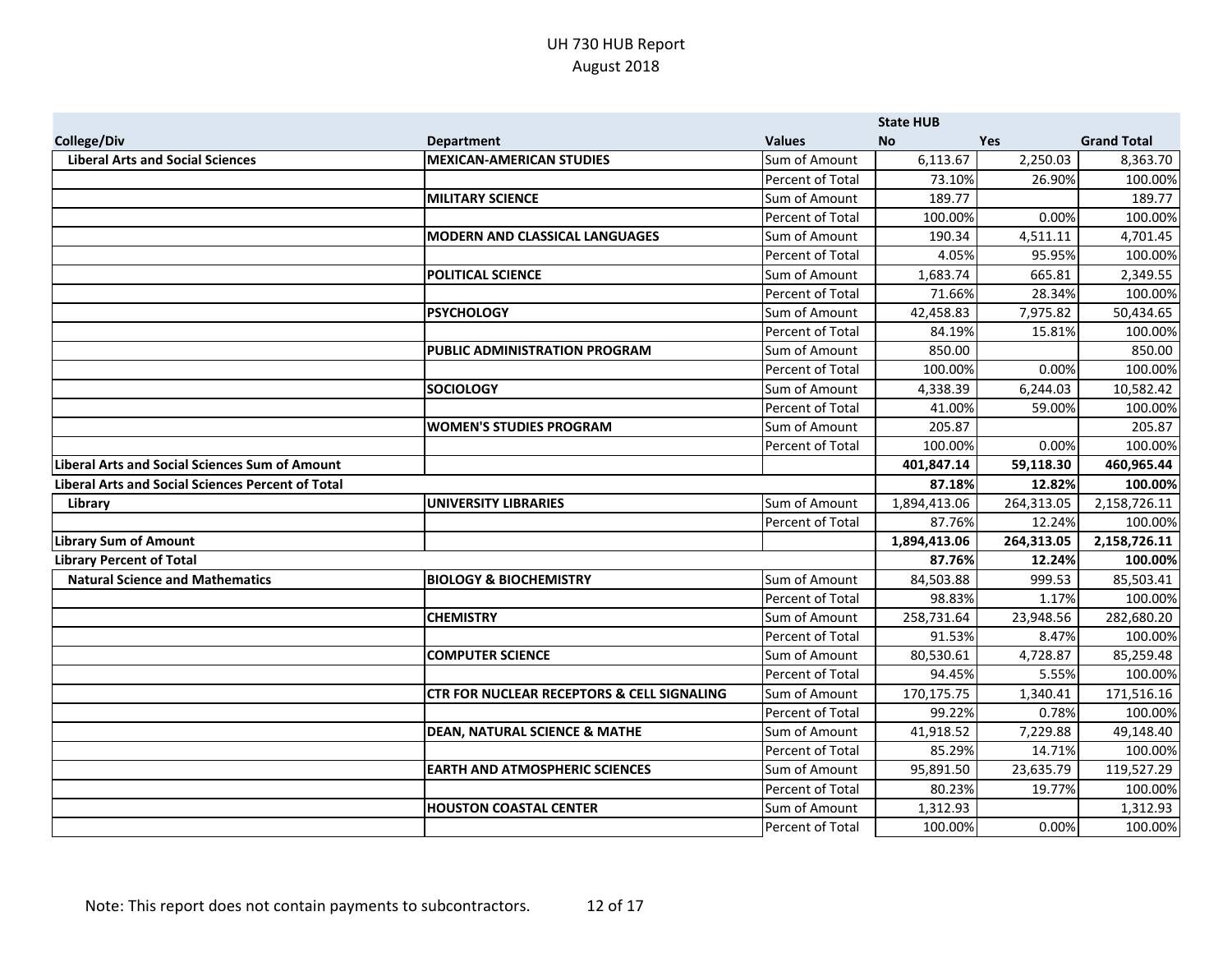|                                                         |                                               |                  | <b>State HUB</b> |            |                    |
|---------------------------------------------------------|-----------------------------------------------|------------------|------------------|------------|--------------------|
| <b>College/Div</b>                                      | <b>Department</b>                             | <b>Values</b>    | <b>No</b>        | <b>Yes</b> | <b>Grand Total</b> |
| <b>Natural Science and Mathematics</b>                  | INST FOR CLIMATE/ATMOSPHERIC SCIENCE (CAS)    | Sum of Amount    | 3,208.85         |            | 3,208.85           |
|                                                         |                                               | Percent of Total | 100.00%          | 0.00%      | 100.00%            |
|                                                         | <b>MATHEMATICS</b>                            | Sum of Amount    | 13,734.40        | 18,504.41  | 32,238.81          |
|                                                         |                                               | Percent of Total | 42.60%           | 57.40%     | 100.00%            |
|                                                         | <b>PHYSICS</b>                                | Sum of Amount    | 47,635.73        | 8,707.64   | 56,343.37          |
|                                                         |                                               | Percent of Total | 84.55%           | 15.45%     | 100.00%            |
| <b>Natural Science and Mathematics Sum of Amount</b>    |                                               |                  | 797,643.81       | 89,095.09  | 886,738.90         |
| <b>Natural Science and Mathematics Percent of Total</b> |                                               |                  | 89.95%           | 10.05%     | 100.00%            |
| <b>Optometry</b>                                        | <b>DEAN, OPTOMETRY</b>                        | Sum of Amount    | 51,494.53        | 7,696.57   | 59,191.10          |
|                                                         |                                               | Percent of Total | 87.00%           | 13.00%     | 100.00%            |
|                                                         | <b>OPT VISION SCIENCES</b>                    | Sum of Amount    | 139,467.23       | 1,853.99   | 141,321.22         |
|                                                         |                                               | Percent of Total | 98.69%           | 1.31%      | 100.00%            |
|                                                         | <b>OPTOMETRY CLINIC</b>                       | Sum of Amount    | 336,418.40       | 15,230.59  | 351,648.99         |
|                                                         |                                               | Percent of Total | 95.67%           | 4.33%      | 100.00%            |
| <b>Optometry Sum of Amount</b>                          |                                               |                  | 527,380.16       | 24,781.15  | 552,161.31         |
| <b>Optometry Percent of Total</b>                       |                                               |                  | 95.51%           | 4.49%      | 100.00%            |
| Pharmacy                                                | <b>DEAN, PHARMACY</b>                         | Sum of Amount    | 88,497.44        | 4,614.54   | 93,111.98          |
|                                                         |                                               | Percent of Total | 95.04%           | 4.96%      | 100.00%            |
|                                                         | <b>EXPERIENTIAL PROGRAMS</b>                  | Sum of Amount    | 7,135.84         | 43.90      | 7,179.74           |
|                                                         |                                               | Percent of Total | 99.39%           | 0.61%      | 100.00%            |
|                                                         | PHAR HEALTH OUTCOMES & POLICY                 | Sum of Amount    | 20,980.14        | 13,747.82  | 34,727.96          |
|                                                         |                                               | Percent of Total | 60.41%           | 39.59%     | 100.00%            |
|                                                         | PHARM PRACTICE & TRANS RESEARCH               | Sum of Amount    | 19,712.39        | 3,996.43   | 23,708.82          |
|                                                         |                                               | Percent of Total | 83.14%           | 16.86%     | 100.00%            |
|                                                         | PHARMACOLOGICAL & PHARMACEUTIC                | Sum of Amount    | 29,854.90        | 51,122.00  | 80,976.90          |
|                                                         |                                               | Percent of Total | 36.87%           | 63.13%     | 100.00%            |
|                                                         | <b>STUDENT SERVICES PHARMACY</b>              | Sum of Amount    |                  | 710.89     | 710.89             |
|                                                         |                                               | Percent of Total | 0.00%            | 100.00%    | 100.00%            |
| <b>Pharmacy Sum of Amount</b>                           |                                               |                  | 166,180.71       | 74,235.58  | 240,416.29         |
| <b>Pharmacy Percent of Total</b>                        |                                               |                  | 69.12%           | 30.88%     | 100.00%            |
| Research                                                | <b>ADVANCED MANUFACTURING INSTITUTE (AMI)</b> | Sum of Amount    | 12,279.56        |            | 12,279.56          |
|                                                         |                                               | Percent of Total | 100.00%          | 0.00%      | 100.00%            |
|                                                         | <b>ANIMAL CARE OPERATIONS</b>                 | Sum of Amount    | 25,287.24        | 8,516.86   | 33,804.10          |
|                                                         |                                               | Percent of Total | 74.81%           | 25.19%     | 100.00%            |
|                                                         | <b>BUSINESS OPERATIONS</b>                    | Sum of Amount    | 42.08            | 490.12     | 532.20             |
|                                                         |                                               | Percent of Total | 7.91%            | 92.09%     | 100.00%            |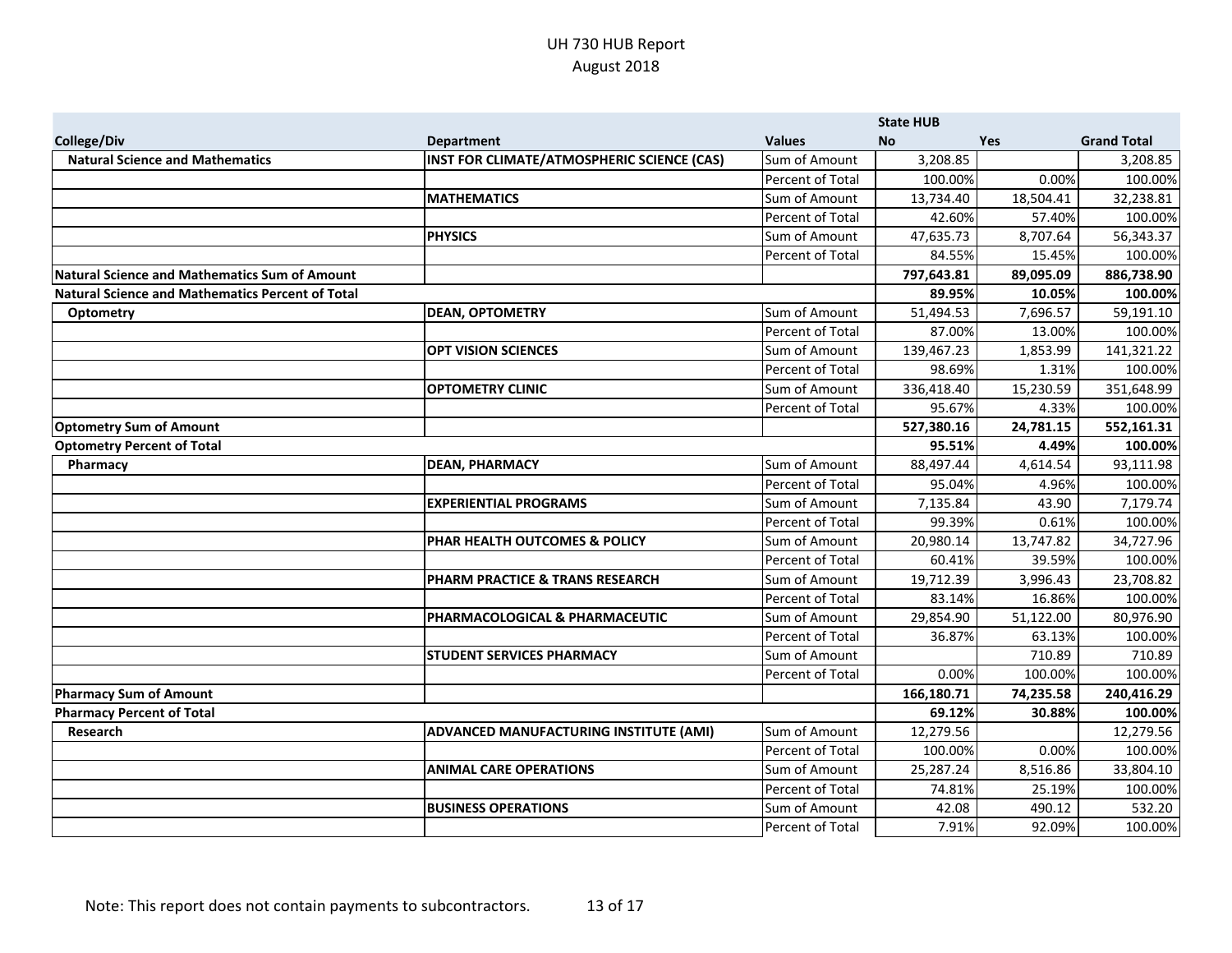|                                  |                                                     |                  | <b>State HUB</b> |           |                    |
|----------------------------------|-----------------------------------------------------|------------------|------------------|-----------|--------------------|
| <b>College/Div</b>               | <b>Department</b>                                   | <b>Values</b>    | <b>No</b>        | Yes       | <b>Grand Total</b> |
| Research                         | <b>CENTER FOR ADVANCED COMPUTING &amp; DATA SYS</b> | Sum of Amount    | 2,170.67         |           | 2,170.67           |
|                                  |                                                     | Percent of Total | 100.00%          | 0.00%     | 100.00%            |
|                                  | <b>CENTER FOR INNOVATION &amp; PARTNERSHIP</b>      | Sum of Amount    | 997.50           | 9,195.00  | 10,192.50          |
|                                  |                                                     | Percent of Total | 9.79%            | 90.21%    | 100.00%            |
|                                  | <b>DOR COMMUNICATIONS</b>                           | Sum of Amount    | 1,003.95         |           | 1,003.95           |
|                                  |                                                     | Percent of Total | 100.00%          | 0.00%     | 100.00%            |
|                                  | <b>ENVIRONMENT HEALTH &amp; LIFE SAFETY</b>         | Sum of Amount    | 10,088.50        |           | 10,088.50          |
|                                  |                                                     | Percent of Total | 100.00%          | 0.00%     | 100.00%            |
|                                  | <b>GRANT DEVELOPMENT</b>                            | Sum of Amount    |                  | 454.98    | 454.98             |
|                                  |                                                     | Percent of Total | 0.00%            | 100.00%   | 100.00%            |
|                                  | <b>GRANTS AND CONTRACTS</b>                         | Sum of Amount    | 3,364.63         | 5,003.63  | 8,368.26           |
|                                  |                                                     | Percent of Total | 40.21%           | 59.79%    | 100.00%            |
|                                  | <b>HEALTH RESEARCH INSTITUTE</b>                    | Sum of Amount    | 17,252.53        | 2,485.48  | 19,738.01          |
|                                  |                                                     | Percent of Total | 87.41%           | 12.59%    | 100.00%            |
|                                  | <b>OFFICE OF INTELLECTUAL PROPERTY MGMT</b>         | Sum of Amount    | 169,678.02       | 230.65    | 169,908.67         |
|                                  |                                                     | Percent of Total | 99.86%           | 0.14%     | 100.00%            |
|                                  | <b>RESEARCH</b>                                     | Sum of Amount    | 7,404.55         | 2,115.64  | 9,520.19           |
|                                  |                                                     | Percent of Total | 77.78%           | 22.22%    | 100.00%            |
|                                  | <b>RESEARCH ADMINISTRATION</b>                      | Sum of Amount    | 13,600.06        | 158.22    | 13,758.28          |
|                                  |                                                     | Percent of Total | 98.85%           | 1.15%     | 100.00%            |
|                                  | <b>RESEARCH INFORMATION CENTER</b>                  | Sum of Amount    | 1,792.98         | 4,320.00  | 6,112.98           |
|                                  |                                                     | Percent of Total | 29.33%           | 70.67%    | 100.00%            |
|                                  | RESEARCH POLICIES/COMPLIANCE/COMMITTEES             | Sum of Amount    | 847.81           | 3,775.20  | 4,623.01           |
|                                  |                                                     | Percent of Total | 18.34%           | 81.66%    | 100.00%            |
|                                  | <b>TIMES</b>                                        | Sum of Amount    | 34,930.75        | 2,603.83  | 37,534.58          |
|                                  |                                                     | Percent of Total | 93.06%           | 6.94%     | 100.00%            |
|                                  | TX CTR SUPERCONDUCTIVITY AT UH                      | Sum of Amount    | 16,095.04        | 2,851.11  | 18,946.15          |
|                                  |                                                     | Percent of Total | 84.95%           | 15.05%    | 100.00%            |
|                                  | <b>TX OBESITY RESEARCH CENTER</b>                   | Sum of Amount    | 9,244.66         | 127.88    | 9,372.54           |
|                                  |                                                     | Percent of Total | 98.64%           | 1.36%     | 100.00%            |
| <b>Research Sum of Amount</b>    |                                                     |                  | 326,080.53       | 42,328.60 | 368,409.13         |
| <b>Research Percent of Total</b> |                                                     |                  | 88.51%           | 11.49%    | 100.00%            |
| <b>Student Affairs</b>           | <b>ADMISSIONS</b>                                   | Sum of Amount    | 34,880.94        | 38,377.03 | 73,257.97          |
|                                  |                                                     | Percent of Total | 47.61%           | 52.39%    | 100.00%            |
|                                  | <b>CAMPUS RECREATION</b>                            | Sum of Amount    | 50,887.16        | 4,183.59  | 55,070.75          |
|                                  |                                                     | Percent of Total | 92.40%           | 7.60%     | 100.00%            |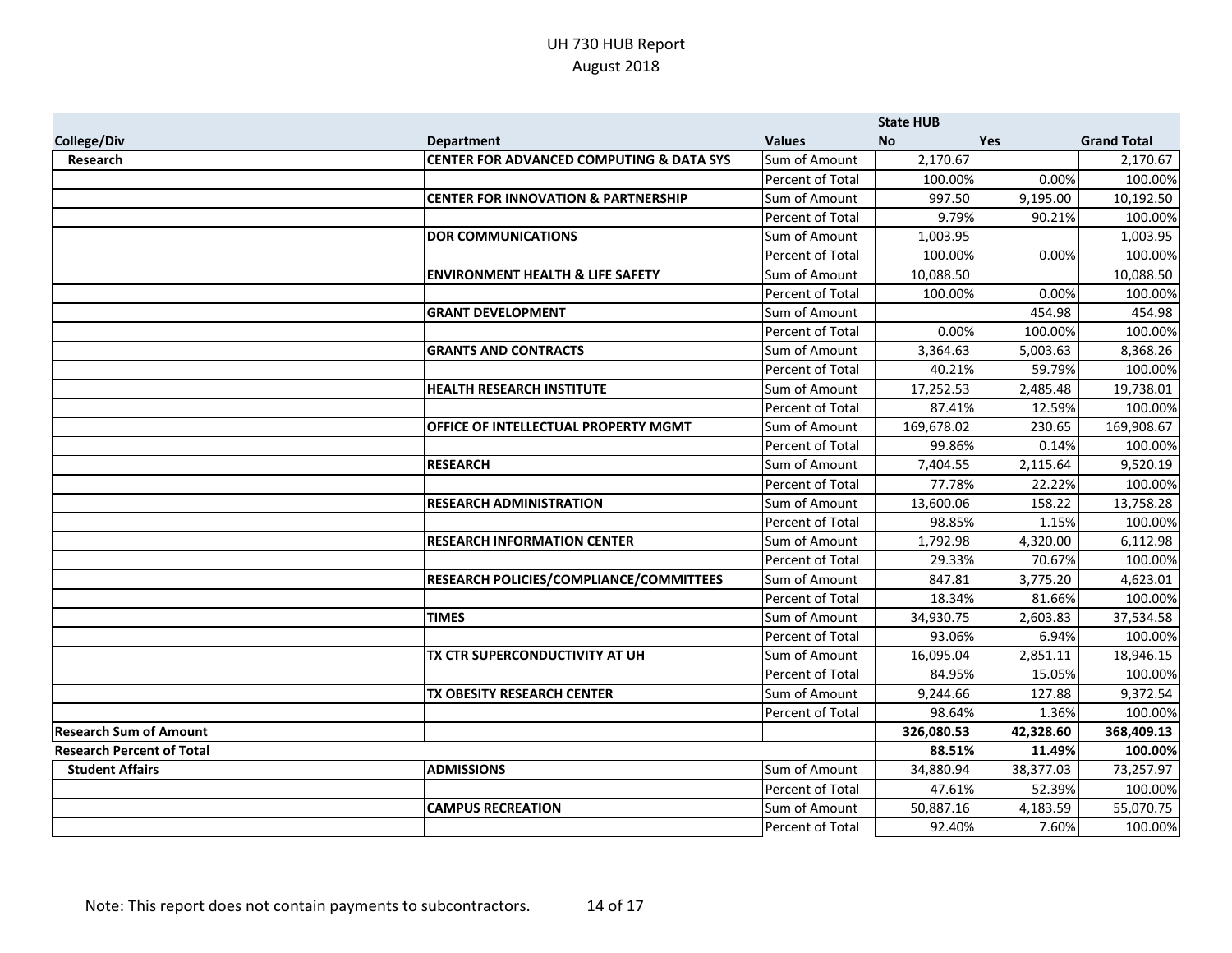|                        |                                                  |                  | <b>State HUB</b> |            |                    |
|------------------------|--------------------------------------------------|------------------|------------------|------------|--------------------|
| <b>College/Div</b>     | <b>Department</b>                                | <b>Values</b>    | <b>No</b>        | <b>Yes</b> | <b>Grand Total</b> |
| <b>Student Affairs</b> | <b>CAMPUS SOLUTIONS SERVICES</b>                 | Sum of Amount    | 19,710.15        | 60,104.97  | 79,815.12          |
|                        |                                                  | Percent of Total | 24.69%           | 75.31%     | 100.00%            |
|                        | <b>CENTER FOR DIVERSITY &amp; INCLUSION</b>      | Sum of Amount    | 331.92           | 547.25     | 879.17             |
|                        |                                                  | Percent of Total | 37.75%           | 62.25%     | 100.00%            |
|                        | <b>CENTER FOR FRATERNITY &amp; SORORITY LIFE</b> | Sum of Amount    | 319.72           |            | 319.72             |
|                        |                                                  | Percent of Total | 100.00%          | 0.00%      | 100.00%            |
|                        | <b>CENTER FOR STUDENT INVOLVEMENT</b>            | Sum of Amount    | 6,854.69         | 1,739.78   | 8,594.47           |
|                        |                                                  | Percent of Total | 79.76%           | 20.24%     | 100.00%            |
|                        | <b>CENTER FOR STUDENT MEDIA</b>                  | Sum of Amount    | 14,562.70        | 224.70     | 14,787.40          |
|                        |                                                  | Percent of Total | 98.48%           | 1.52%      | 100.00%            |
|                        | <b>CENTER FOR STUDENTS W/DISABILITIES</b>        | Sum of Amount    | 25,185.45        |            | 25,185.45          |
|                        |                                                  | Percent of Total | 100.00%          | 0.00%      | 100.00%            |
|                        | <b>CHILDREN'S LEARNING CENTER</b>                | Sum of Amount    | 5,859.68         | 1,026.53   | 6,886.21           |
|                        |                                                  | Percent of Total | 85.09%           | 14.91%     | 100.00%            |
|                        | <b>COUGARS IN RECOVERY</b>                       | Sum of Amount    | 28.17            | 39.00      | 67.17              |
|                        |                                                  | Percent of Total | 41.94%           | 58.06%     | 100.00%            |
|                        | <b>COUNSELING AND PSYCH SVCS</b>                 | Sum of Amount    | 559.54           | 9,044.37   | 9,603.91           |
|                        |                                                  | Percent of Total | 5.83%            | 94.17%     | 100.00%            |
|                        | <b>DEAN OF STUDENTS</b>                          | Sum of Amount    | 2,522.15         | 6,382.30   | 8,904.45           |
|                        |                                                  | Percent of Total | 28.32%           | 71.68%     | 100.00%            |
|                        | <b>ENROLLMENT MANAGEMENT SERVICES</b>            | Sum of Amount    | 5,647.61         |            | 5,647.61           |
|                        |                                                  | Percent of Total | 100.00%          | 0.00%      | 100.00%            |
|                        | <b>LGBTQ RESOURCE CENTER</b>                     | Sum of Amount    | 82.15            |            | 82.15              |
|                        |                                                  | Percent of Total | 100.00%          | 0.00%      | 100.00%            |
|                        | <b>OFFICE OF THE UNIVERSITY REGISTRAR</b>        | Sum of Amount    | 41,177.64        | 2,450.09   | 43,627.73          |
|                        |                                                  | Percent of Total | 94.38%           | 5.62%      | 100.00%            |
|                        | <b>RELIGION CENTER</b>                           | Sum of Amount    | 943.54           | 35.56      | 979.10             |
|                        |                                                  | Percent of Total | 96.37%           | 3.63%      | 100.00%            |
|                        | <b>SCHOLARSHIPS AND FINANCIAL AID</b>            | Sum of Amount    | 3,033.01         | 13,694.71  | 16,727.72          |
|                        |                                                  | Percent of Total | 18.13%           | 81.87%     | 100.00%            |
|                        | <b>STU COMMUNICATION &amp; MARKETING</b>         | Sum of Amount    | 257.70           |            | 257.70             |
|                        |                                                  | Percent of Total | 100.00%          | 0.00%      | 100.00%            |
|                        | <b>STUDENT AFFAIRS</b>                           | Sum of Amount    | 100.00           | 399.91     | 499.91             |
|                        |                                                  | Percent of Total | 20.00%           | 80.00%     | 100.00%            |
|                        | <b>STUDENT AFFAIRS BUSINESS SERVICES</b>         | Sum of Amount    | 711.56           | 5,868.87   | 6,580.43           |
|                        |                                                  | Percent of Total | 10.81%           | 89.19%     | 100.00%            |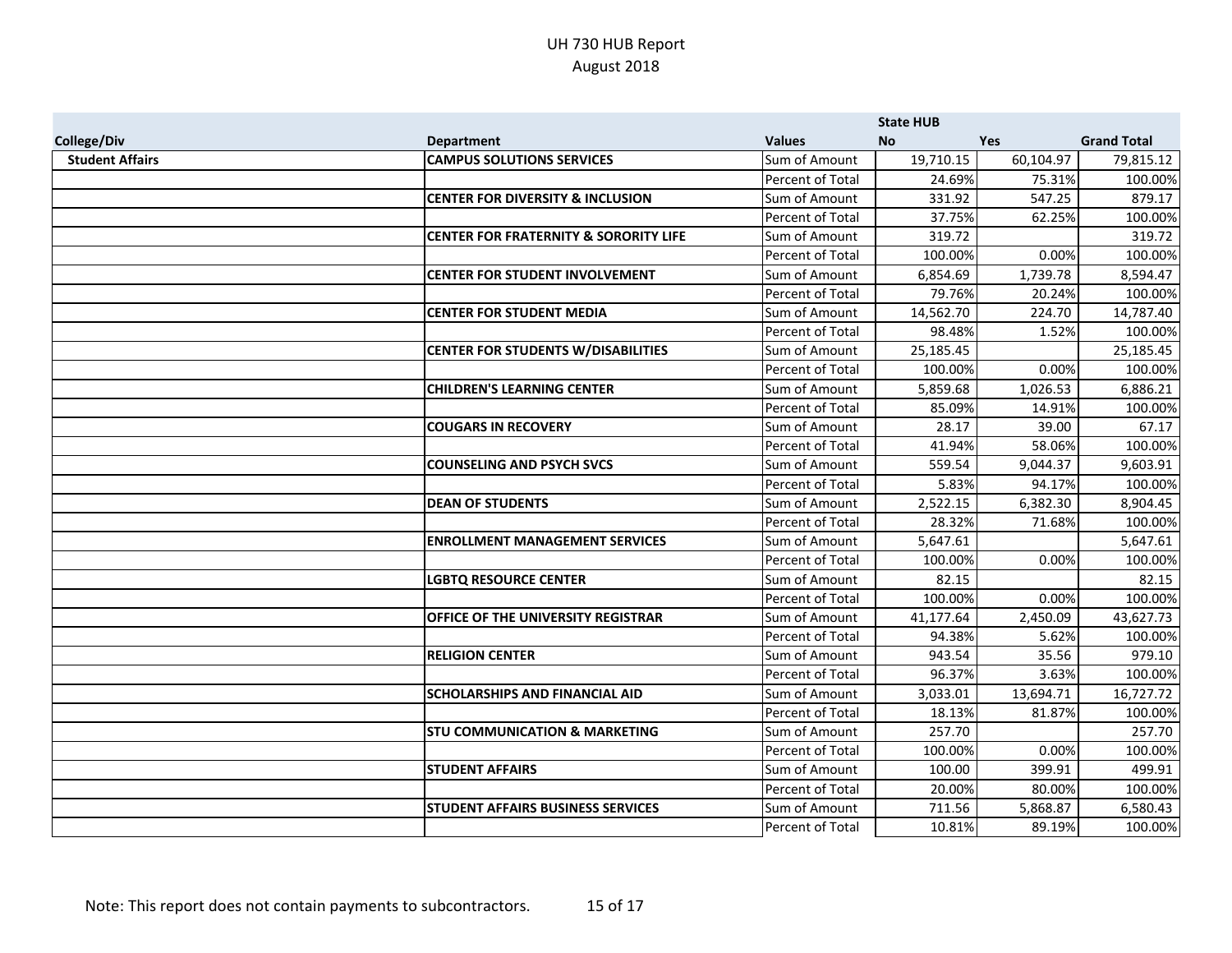|                                         |                                                 |                  | <b>State HUB</b> |            |                    |
|-----------------------------------------|-------------------------------------------------|------------------|------------------|------------|--------------------|
| <b>College/Div</b>                      | <b>Department</b>                               | <b>Values</b>    | <b>No</b>        | <b>Yes</b> | <b>Grand Total</b> |
| <b>Student Affairs</b>                  | <b>STUDENT AFFAIRS IT SERVICES</b>              | Sum of Amount    | 765.20           | 26,973.94  | 27,739.14          |
|                                         |                                                 | Percent of Total | 2.76%            | 97.24%     | 100.00%            |
|                                         | <b>STUDENT CENTER</b>                           | Sum of Amount    | 11,599.15        | 86,110.57  | 97,709.72          |
|                                         |                                                 | Percent of Total | 11.87%           | 88.13%     | 100.00%            |
|                                         | <b>STUDENT HEALTH CENTER</b>                    | Sum of Amount    | 4,864.17         | 21,549.48  | 26,413.65          |
|                                         |                                                 | Percent of Total | 18.42%           | 81.58%     | 100.00%            |
|                                         | <b>STUDENT HOUSING - RESID LIFE</b>             | Sum of Amount    | 34,160.17        | 16,010.61  | 50,170.78          |
|                                         |                                                 | Percent of Total | 68.09%           | 31.91%     | 100.00%            |
|                                         | UNIVERSITY CAREER SERVICES                      | Sum of Amount    | 226.92           | 2,359.90   | 2,586.82           |
|                                         |                                                 | Percent of Total | 8.77%            | 91.23%     | 100.00%            |
|                                         | <b>URBAN EXPERIENCE VPSA</b>                    | Sum of Amount    | 1,174.55         | 300.48     | 1,475.03           |
|                                         |                                                 | Percent of Total | 79.63%           | 20.37%     | 100.00%            |
|                                         | <b>VETERAN SERVICES</b>                         | Sum of Amount    | 70.53            | 310.44     | 380.97             |
|                                         |                                                 | Percent of Total | 18.51%           | 81.49%     | 100.00%            |
|                                         | <b>WELLNESS CENTER</b>                          | Sum of Amount    | 303.05           |            | 303.05             |
|                                         |                                                 | Percent of Total | 100.00%          | 0.00%      | 100.00%            |
|                                         | <b>WOMEN &amp; GENDER RESOURCE CENTER</b>       | Sum of Amount    | 177.27           | 386.56     | 563.83             |
|                                         |                                                 | Percent of Total | 31.44%           | 68.56%     | 100.00%            |
| <b>Student Affairs Sum of Amount</b>    |                                                 |                  | 266,996.49       | 298,120.64 | 565,117.13         |
| <b>Student Affairs Percent of Total</b> |                                                 |                  | 47.25%           | 52.75%     | 100.00%            |
| <b>Technology</b>                       | <b>CENTER FOR LIFE SCIENCES TECH</b>            | Sum of Amount    | 18,845.54        |            | 18,845.54          |
|                                         |                                                 | Percent of Total | 100.00%          | 0.00%      | 100.00%            |
|                                         | <b>CONSTRUCTION MANAGEMENT</b>                  | Sum of Amount    | 22,027.25        | 8,037.56   | 30,064.81          |
|                                         |                                                 | Percent of Total | 73.27%           | 26.73%     | 100.00%            |
|                                         | <b>DEAN, TECHNOLOGY</b>                         | Sum of Amount    | 23,243.77        | 12,484.71  | 35,728.48          |
|                                         |                                                 | Percent of Total | 65.06%           | 34.94%     | 100.00%            |
|                                         | <b>ENGINEERING TECHNOLOGY</b>                   | Sum of Amount    | 58,633.83        | 14,626.48  | 73,260.31          |
|                                         |                                                 | Percent of Total | 80.03%           | 19.97%     | 100.00%            |
|                                         | HUMAN DEVELOP AND CONSUMER SCI                  | Sum of Amount    | 1,980.37         | 3,992.71   | 5,973.08           |
|                                         |                                                 | Percent of Total | 33.15%           | 66.85%     | 100.00%            |
|                                         | <b>INFORMATION &amp; LOGISTICS TECH</b>         | Sum of Amount    | 1,949.14         | 76.66      | 2,025.80           |
|                                         |                                                 | Percent of Total | 96.22%           | 3.78%      | 100.00%            |
| <b>Technology Sum of Amount</b>         |                                                 |                  | 126,679.90       | 39,218.12  | 165,898.02         |
| <b>Technology Percent of Total</b>      |                                                 |                  | 76.36%           | 23.64%     | 100.00%            |
| Univ Marketing, Comm & Media Rel        | <b>MARKETING-UNIV MKT, COMM &amp; MEDIA REL</b> | Sum of Amount    | 5,773.00         |            | 5,773.00           |
|                                         |                                                 | Percent of Total | 100.00%          | 0.00%      | 100.00%            |